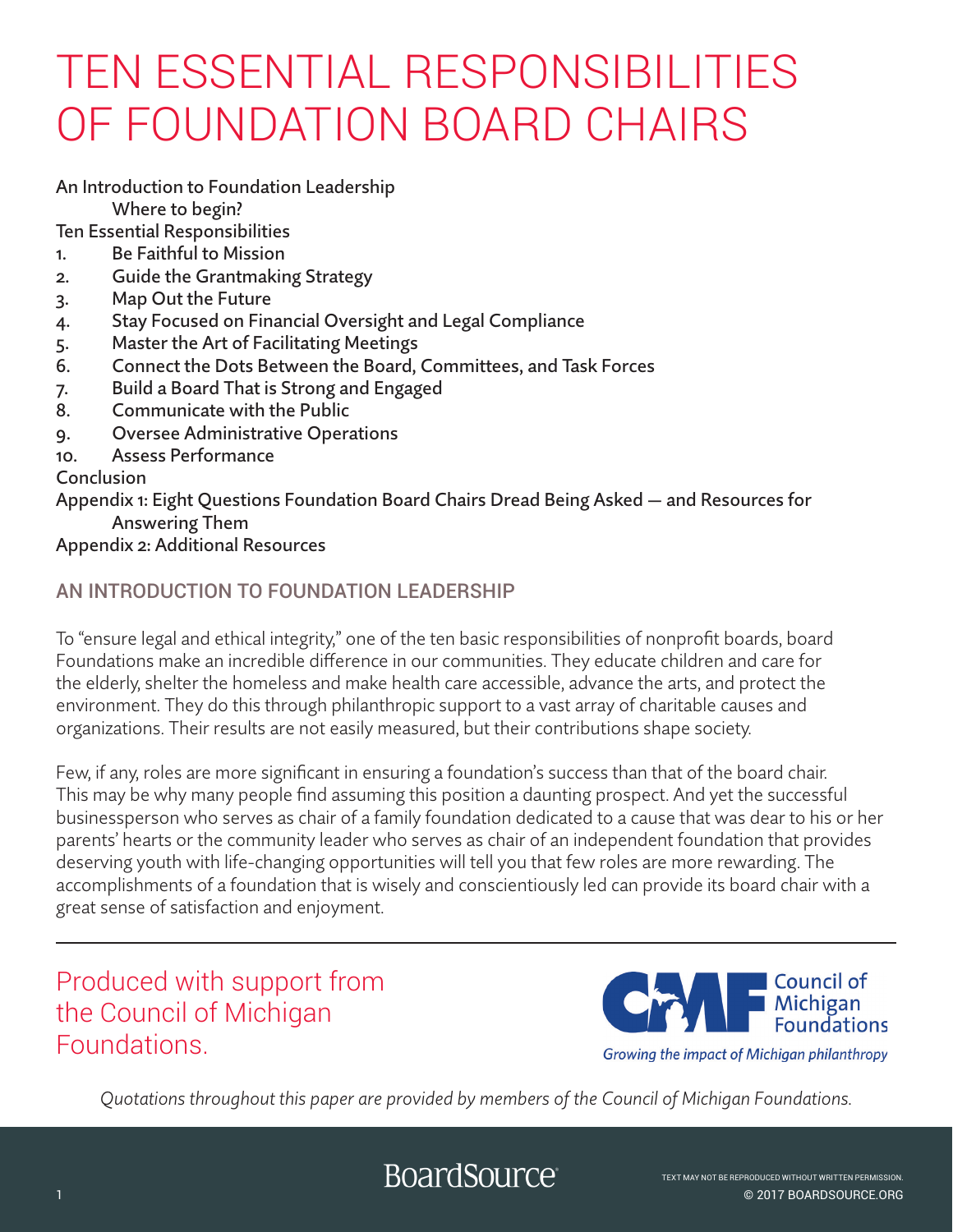So what are some of the most rewarding aspects of the job? In response to a survey of foundation board chairs conducted by BoardSource, one respondent said it all: "I get to take a lead role in molding an organization that has the potential to make a substantial positive impact in my community. I get to learn from the other trustees and staff, and I get the pleasure of seeing how many bright, engaged, and hardworking people there are in my community who truly want to make a meaningful difference." If you are like most foundation board chairs, you too will "get" a lot from the position.

You also will be challenged. Being board chair means learning the idiosyncrasies of the nonprofit sector, overseeing the foundation's operations, and mentoring the chief executive. It means leading a team in group decision making, dealing with difficult trustees, and representing the foundation in public. In the process, as you are pushed and pulled in many different directions, do not lose sight of the greater good you are creating in your community.

#### Where to begin?

In many ways, a foundation board chair serves as both a team coach and captain. As coach, your role is to provide guidance to the foundation, trustees, and staff. As captain, your role is to provide support, encouragement, and leadership, both within the board and foundation and more publicly in the community. Consider this primer your play book so that you can be a role model for your fellow trustees and so that your foundation can model the behavior it seeks from the nonprofit organizations you support.

If you are new to nonprofit leadership, you may not know what is expected of a board chair. This primer is designed to increase your understanding of the role by presenting a brief introduction to nonprofit governance and foundation leadership. We offer a list of ten essential responsibilities for board chairs, practical tips for carrying them out, and recommended reading. The appendices include questions you may be asked and resources for finding additional information.

While the areas of responsibility are common to all foundations, you may need to adapt them to your particular situation. For example, family foundations often have constraints related to board composition; community foundations have slightly different legal requirements because they are public charities; and private, independent foundations may have unique circumstances related to their origins.

*Because the majority of private foundations are unstaffed, the ten responsibilities outlined in this primer also apply to board chairs of foundations with no paid staff.* In this situation, the board chair role takes on added importance, and carrying out his or her responsibilities may be complicated by the fact that the board handles both the governance and administrative functions.

# TEN ESSENTIAL RESPONSIBILITIES

## 1. BE FAITHFUL TO MISSION

The reason for a foundation's existence lies in the donor's intent in establishing it. He or she may have expressed it broadly, leaving wide discretion to the board, or been very specific as to purpose, providing stringent guidelines for the future. Donor intent helps define the foundation's mission, which in turn should guide every decision the board makes — it is the board chair's job to ensure that it does. Trustees often can avoid disagreeing with each other about grantmaking if they share an understanding of donor intent and mission.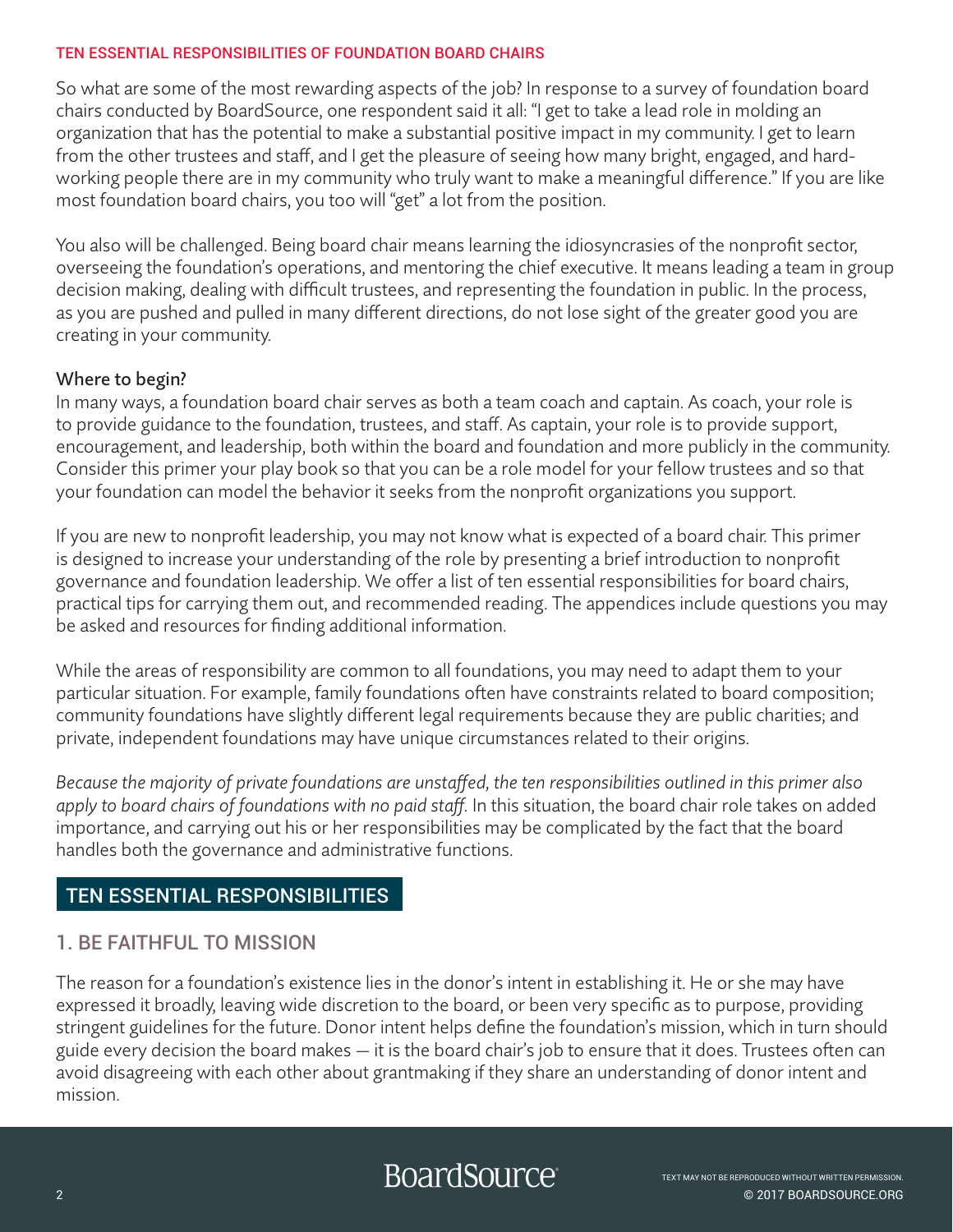#### Clarify donor intent

When donor intent is unclear, trustees may find it difficult to agree on the mission and, in turn, make apt decisions. It then becomes your responsibility, as chair, to help the board articulate donor intent. Start by reviewing the founding documents, such as a will or deed of trust. If they do not provide guidance, other documents might, such as correspondence, memoranda, or a record of the donor's past giving. You also might obtain outside advice, possibly from the donor's attorney or members of the donor's family. If the donor is living, go straight to the source, asking him or her for clarification. In addition to clarifying donor intent, the foundation's founding documents also may provide guidance on other operating requirements, such as whether the donor requested anonymity and the intended lifespan of the foundation.

#### Be passionate about mission

Because the board chair is responsible for ensuring that the foundation's mission guides every board decision, you must be more than simply knowledgeable about the mission. You should be able to articulate and demonstrate a real passion for it and encourage your fellow trustees to show the same commitment. One way you can connect yourself and the board with the mission is to include "mission moments" in board meetings. Consider having someone who has benefited from one of your foundation's grants give a short testimonial, sharing correspondence from individuals impacted by another grant, or conducting a site visit. Some boards print the mission statement atop the meeting agenda as a reminder.

#### Practical tips for mission focus

- Start every board meeting by sharing an inspiring story about a grant that is advancing the foundation's mission, or that provides insight into the issues the foundation seeks to address.
- Dedicate one part of a meeting annually to reviewing the mission statement. Use this time to step back and determine if the foundation is meeting the needs it was created to meet.
- If faced with a need or desire to adapt the foundation's focus, based on the changing demands of the world, review the founding documents to determine if they are flexible. To increase your knowledge of the foundation and its history, converse with past board chairs.

## 2. GUIDE THE GRANTMAKING STRATEGY

In many ways, determining donor intent and supporting the foundation's mission are the first steps in setting the foundation's grantmaking strategy. The grantmaking strategy describes the foundation's areas of giving, the types of grants the foundation makes, and its approach to grantmaking. It provides a longterm framework for giving that is based on a clearly articulated purpose, an understanding of the larger environment in which the foundation operates, and carefully defined grant programs. While small- and medium-sized foundations engage in varying levels of planning, all should develop a grantmaking strategy. As chair, you will lead the board in developing and reviewing this strategy.

#### Develop and follow a grantmaking strategy

If your foundation employs a chief executive, he or she is responsible for implementing the grantmaking strategy and should have considerable input in determining it. The chair, therefore, should ensure that the chief executive is included in board deliberations regarding the foundation's grantmaking strategy. These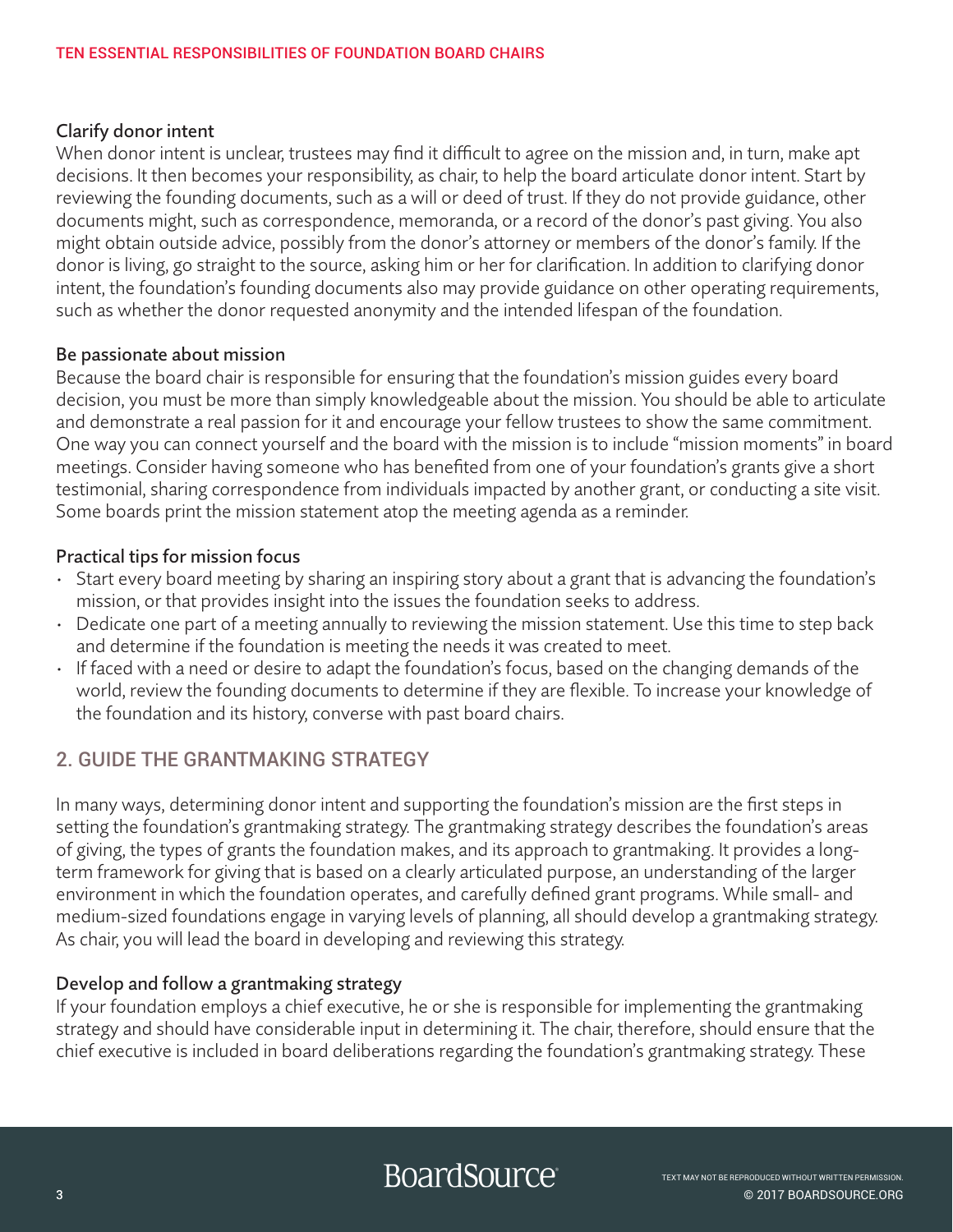deliberations can take place during board meetings, or you may assign them to a task force or committee for more in-depth exploration before bringing them to the board for consideration. Either way, the chair should make sure that the board addresses both new initiatives and the elimination or modification of existing programs.

#### Put grantmaking polices and processes in place

The chair also ensures that grantmaking policies are congruent with the grantmaking strategy. The board should set clear policies regarding the number, size, duration, geographic scope, and types of grants (i.e., general or operating, project or program, capital, research, scholarship, endowment, seed money, matching, technical assistance). A clearly defined grantmaking process will streamline foundation operations. The board, led by the board chair, also should set guidelines for attracting, receiving, acknowledging, reviewing, and responding to grant applications. These policies and processes should provide clear guidance for foundation staff as well as for grant applicants and should be communicated through annual reports, brochures, and the foundation's Web site.

#### Practical tips for setting and overseeing grantmaking processes

- Review the foundation's grantmaking history to understand and refine the causes you support, the kinds of activities you fund, and the impact your grants have had.
- Outline the grantmaking process for grantseekers and for staff and/or the board. Specify the steps and timing of the review process, requirements and expectations of grantees, and ongoing communications.
- Communicate in a clear and timely fashion with grantseekers. Acknowledge their inquiries and submissions promptly. Use grant agreement letters to outline mutual expectations.

*"Establishing basic grantmaking policies has made life easier for all of the board members both in working with nonprofits in the community and having set guidelines to refer to for family members who sit on boards of other nonprofits."*  — Board chair, family foundation

# 3. MAP OUT THE FUTURE

Developing and/or affirming the foundation's mission is also the first step in strategic planning — two words that often scare smaller foundations. They shouldn't. A strategic plan, strategic framework, business plan, or annual plan is a road map. It defines what the foundation as a whole plans to accomplish, why it is important to do so, and how it will do it.

During the planning process, the board translates the mission into goals and strategies that can be accomplished and measured. It seeks the strategic fit between the foundation's mission and vision (what you see in the future if your foundation succeeds in its mission), its internal strengths and external opportunities, and its grantmaking strategy and impact in the community. The planning process itself can yield huge benefits, such as a recommitment to the foundation's mission, an understanding of its history, the identification of existing strengths, an opportunity to change the foundation's processes, and a commitment to continuous improvement.

It's important to note, however, that many nonprofits — and foundations — have veered away from traditional strategic plans based on three- to five-year time horizons and long planning processes. This is in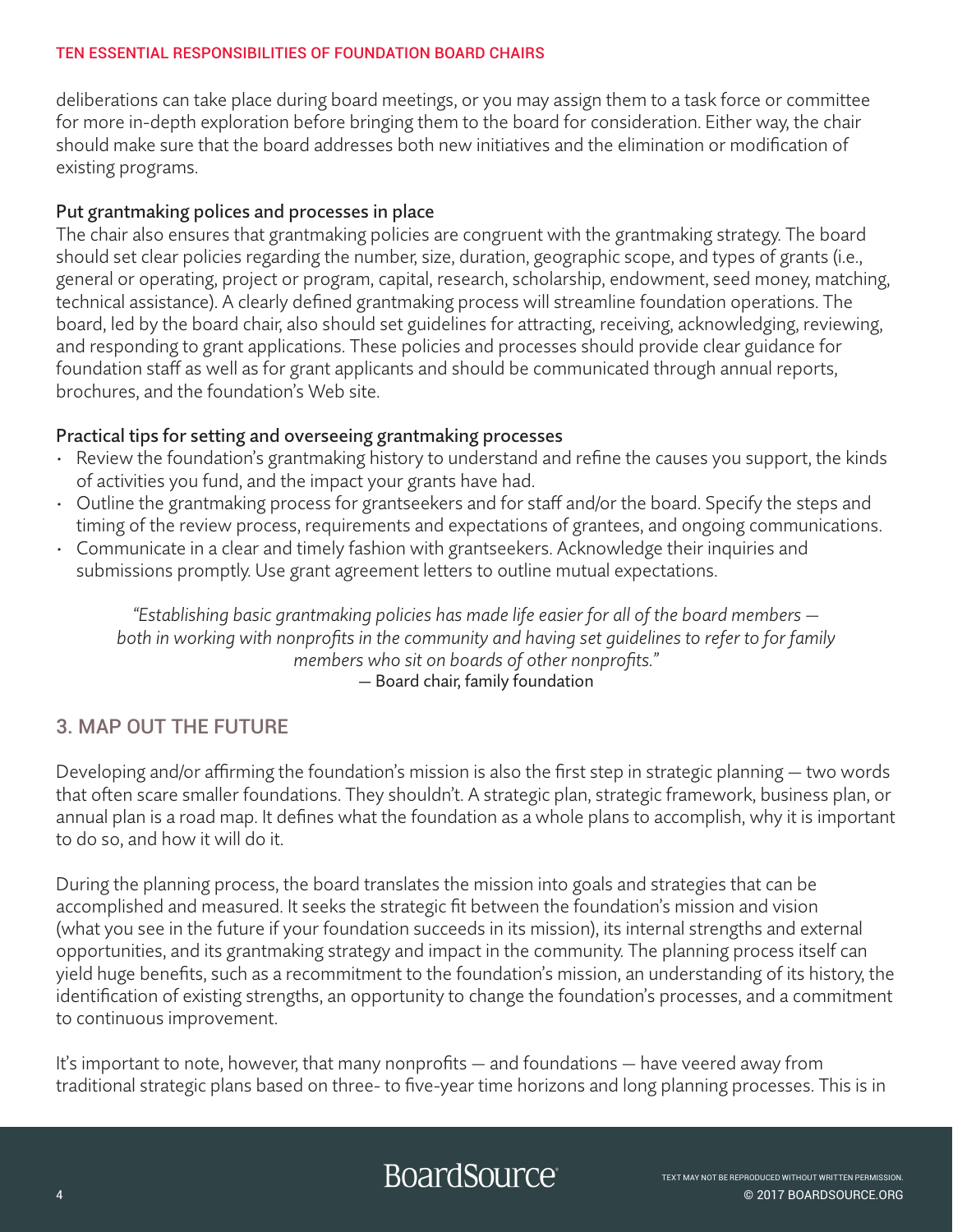acknowledgement that the world is constantly changing and that organizational success is often predicated on having the flexibility to adapt strategies and activities as needed. Nonprofits, including foundations, are now developing (1) strategic frameworks that articulate organizational goals and priorities but allow for flexibility in the specific strategies and tactics that will support those goals and priorities, (2) business plans that combine programmatic and operational goals with financial forecasts, or (3) more robust annual plans with clear metrics and timelines.

The basic steps in a strategic planning process remain unchanged, however. They are

- develop or reaffirm mission statement
- conduct an internal organizational assessment
- conduct an environmental scan
- examine strategic issues
- formulate strategic goals and priorities
- create action plans
- monitor and evaluate implementation of the plan, adapting as required to changing circumstances

The chair, in partnership with the chief executive, should encourage the foundation to develop a strategic plan, framework, business plan, or annual plan if it does not have one. If one exists, you and the board should monitor the foundation's progress to determine if the plan is on track or in need of adjustment.

Boards often initiate a new planning process when the foundation is experiencing a critical turning point, such as a change in its financial situation or leadership. The planning process frequently culminates in a fullday retreat involving all trustees, the chief executive and key staff, and an outside facilitator.

#### Practical tips for specifying future direction

- Form a strategic planning task force to oversee the process. Members typically include the chair, other trustees, the chief executive, and key staff members. Define the responsibilities of the task force, which may include conducting research, obtaining key information, and producing the final document.
- Be inclusive in developing a plan. Without appropriate input and feedback from stakeholders grantees, donors, partners, community leaders — it is difficult to identify and address all of the foundation's options.
- Determine whether to include an outside consultant in the planning process.

# 4. STAY FOCUSED ON FINANCIAL OVERSIGHT AND LEGAL COMPLIANCE

#### Oversee financial operations

Trustees are stewards of the foundation's assets. Their financial responsibilities include regular oversight of the foundation's financial activity, including budgeting, the annual audit, and investments. As board chair, you set the tone and lead the board in the following four activities:

*• Approve the annual budget.* The board must make sure that the budget is aligned with the foundation's mission and organizational priorities. As board chair, you must ensure that the board is given complete budget information for review prior to board deliberations and that the board has a meaningful conversation about the budget.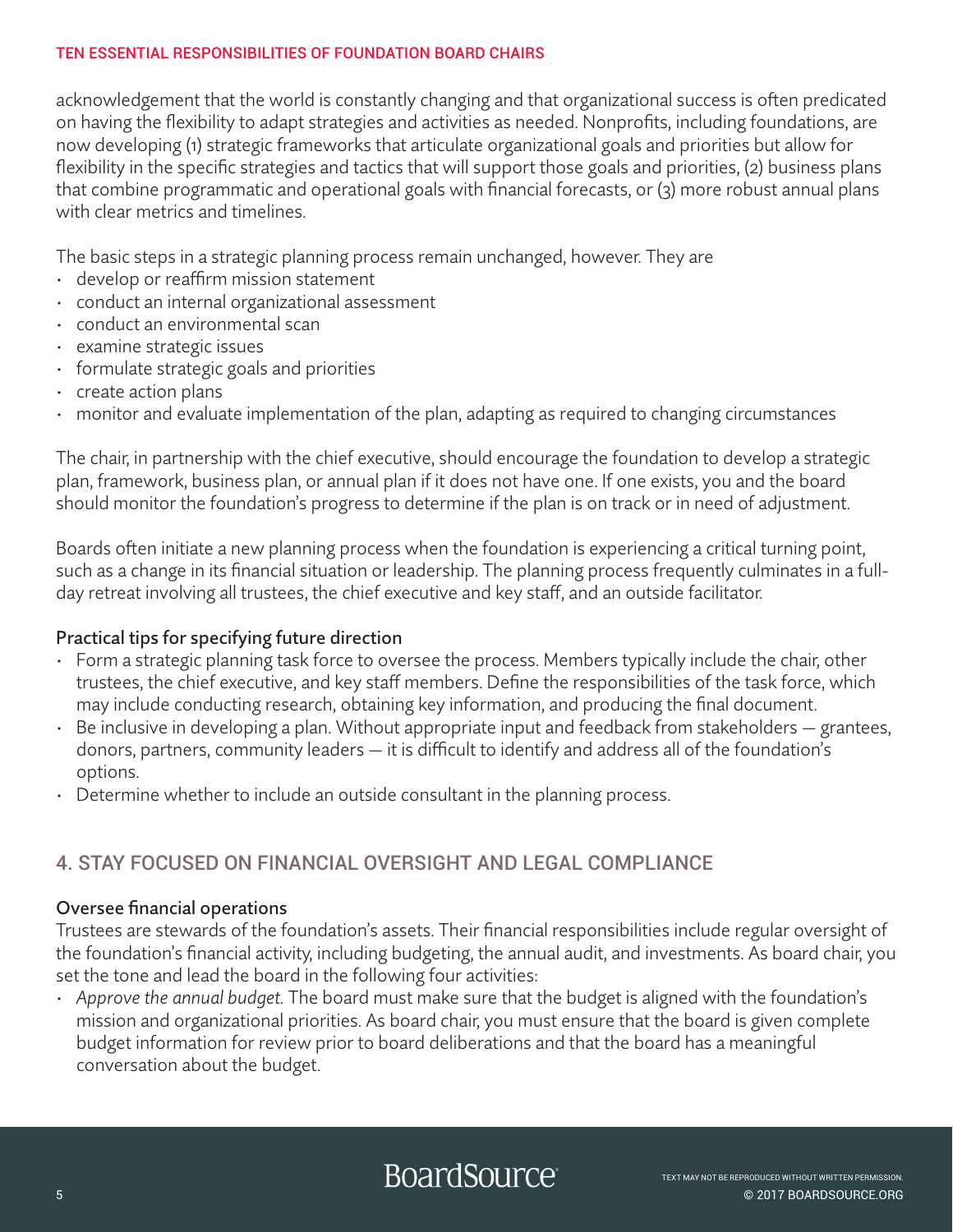- *• Review financial performance regularly.* In addition to approving the budget, the board monitors its implementation. As the chair, you are responsible for ensuring that the board regularly sees financial reports and that all trustees understand the financial condition of the foundation.
- *• Accept the annual audit.* The full board approves the appointment of the external auditor, who should present a final report to the full board or committee of the board for acceptance when the audit is complete. The chair should see to it that all trustees receive the audit report prior to the meeting at which it will be discussed and voted upon and that any exceptions in the report are dealt with in a timely and satisfactorily manner.
- *• Establish investment policies and procedures and monitor investment performance.* The board is responsible for developing policies governing investment strategies and asset allocation. Many small- and medium-sized foundations hire professional investment managers. It is important to note, however, that legal responsibility for supervising investments resides with the board. Whatever authority an investment manager may have to influence or implement investment decisions must be shaped, guided, and constrained by the oversight of an informed board. In addition to establishing investment policies and procedures, the board must monitor the investment manager's performance. As board chair, you must make sure that the full board receives and discusses regular and timely investment reports.

As chair, your role is to make sure that adequate oversight mechanisms are in place and that the full board is kept apprised of the foundation's financial situation. Because foundation finances can be complicated, you should tap into the expertise of staff, trustees, and professional advisors. As one board chair noted, "I am challenged by the complex

#### **All board chairs should be familiar with their state's legal requirements concerning audited financial statements.**

In Michigan, a charitable organization with annual contributions of \$500,000 or more must file an audited financial statement prepared by an independent CPA to ensure the financial statements present the organization's financial position fairly. A charitable organization with annual contributions less than \$500,000 and at least \$250,000 must file a financial statement that is either reviewed or audited by an independent CPA. If a foundation conducts outside audits, the board should ideally form a separate audit committee or task force, with no overlap with the financial committee, to facilitate the added responsibilities in fiscal oversight.

financial aspects of our foundation. However, I believe that you surround yourself with experts where you have weaknesses — and I have some experienced people in financial roles whose talent and skills I respect."

Smaller foundations often establish a finance committee to oversee all financial operations, and larger foundations may have separate finance, audit, and investment committees. To stay informed, the chair may want to attend all of these committee meetings in an ex officio capacity. Staff, including the chief executive and/or the chief financial officer, will often prepare reports and participate in these committee meetings. It is prudent to ensure that at least one trustee has expertise in fiscal matters.

#### Comply with legal and regulatory requirements

The board also is responsible for ensuring that the foundation is in compliance with legal and regulatory requirements, and the board chair often leads the way in the following activities:

• Ensure that all conflicts of interest are disclosed. The chair should ensure that a conflict-of-interest policy and process are in place and that all trustees disclose all conflicts, real or perceived. If a trustee neglects to disclose or does not recognize an existing conflict, it is the chair's responsibility to address the situation promptly.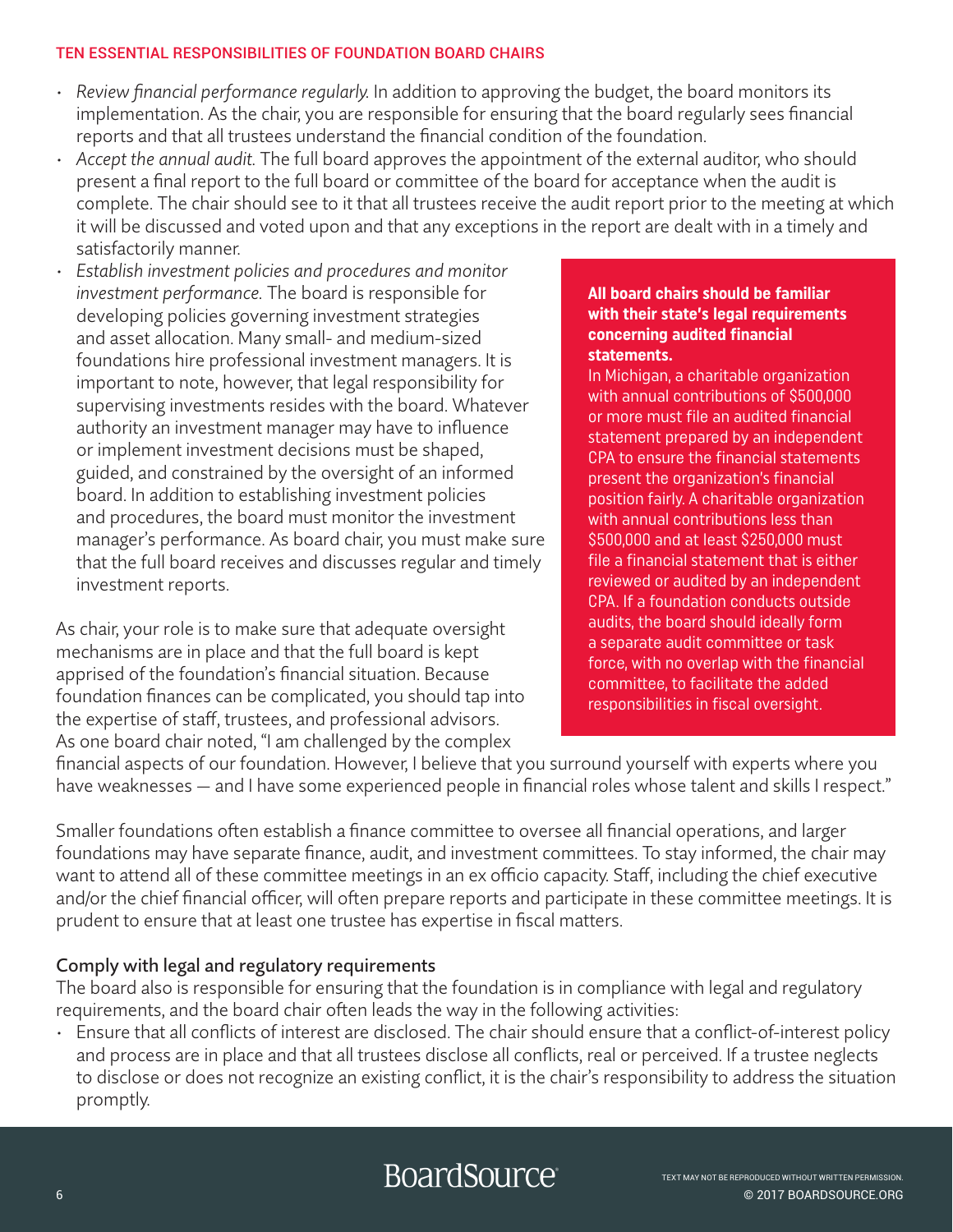- Ensure that taxes are paid and appropriate forms are filed. Private foundations must pay excise taxes based on a complicated formula involving capital gains, income, and administrative expenses. As the head of the board, you should make sure that these taxes, as well as the IRS Form 990-PF, are filed. (You may delegate this to other trustees, such as the treasurer or the finance committee.) While the IRS does not require boards to review the Form 990-PF or 990, it does ask if the board has reviewed it. Those organizations that answer no to this question risk raising a red flag, if not with the IRS, then with their auditors. Therefore, you and the board also should review the IRS Form 990-PF or 990 and ensure that it accurately reflects the foundation's fiscal health and activities.
- Encourage transparency. Nonprofits operate in a public setting, and a spirit of fiscal transparency and full disclosure should permeate the work of the board. The board chair can ensure this by making the foundation's Form 990 or 990-PF and audited financial statements available to the public. The easiest way to do this is to post them on the foundation's website or other sites, such as those belonging to GuideStar or the Foundation Center.

#### Practical tips for attentive oversight

- Before the board makes any financial decisions under your watch as chair, make sure that every trustee is educated in fiscal matters. If necessary, arrange a board training session. Consider engaging the staff chief financial officer, board treasurer, or your auditor for this purpose.
- Ensure that the board receives financial statements showing progress relative to the budget at least quarterly. Some foundations also provide their trustees with financial dashboards on a monthly basis, as well as quarterly investment reports.
- Schedule an executive session with the board and auditor without staff when the audit is complete.
- Educate the board on what constitutes a conflict of interest. If a written policy does not exist, create one identifying transactions that raise concerns and have all trustees sign it annually.

#### **Conflicts of interests and self-dealing**  Conflicts of interest occur when the financial or personal interests of trustees or foundation managers are, or may appear to be, inconsistent with the interests of the foundation. Most foundation conflicts of interest arise in the context of financial transactions, such as engaging a trustee's law firm for professional services, selling foundation property to a trustee's grandchild, or making grants to a charity run by a trustee's wife. Some of these are outright prohibited by law and others can be managed through bidding processes and disclosure.

Private foundations must be particularly aware of the Internal Revenue Code's self-dealing rules, which prohibit financial transactions between foundations and their trustees, managers, certain family members, and affiliated companies, regardless of whether the transactions are fair or even advantageous to the foundations. For example, if your foundation plans to lease office space from the father of a trustee at below-market rent, the lease would be an act of self-dealing, even though the terms are favorable, because the parents of trustees are [disqualified persons](https://www.irs.gov/irm/part7/irm_07-027-020.html) under the [Internal](https://www.irs.gov/irm/part4/irm_04-072-011.html)  [Revenue Code](https://www.irs.gov/irm/part4/irm_04-072-011.html).

A conflict-of-interest policy should define a consistent process for dealing with conflicts. This process should include, at a minimum, disclosure of conflict, recusal from voting by the person with the conflict, and contemporaneous recording of how the matter was handled  $-$  including the recusal  $$ in the meeting minutes. It also often includes the expectation for the trustee in question to leave the room for the discussion and voting and, in extreme situations, to resign.

Adapted from Conflicts of Interest at Foundations: Avoiding the Bad and Managing the Good. BoardSource, 2005.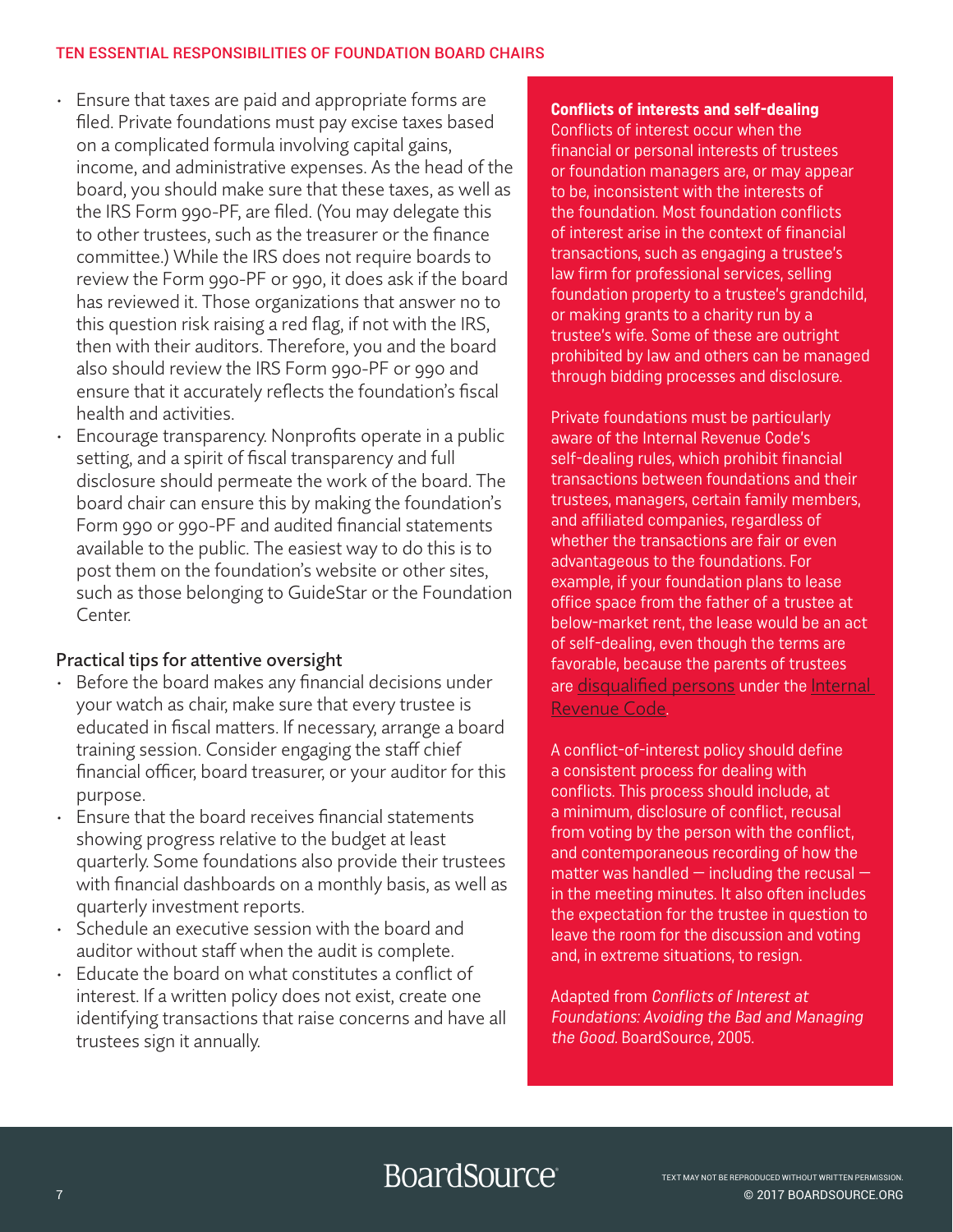*"Having an annual audit is a standard operating practice for our foundation, and it is important as chair that I make sure the trustees take the time to review and understand the audit." — Board chair, community foundation*

# 5. MASTER THE ART OF FACILITATING MEETINGS

As board chair, you are responsible for making sure that the board uses its meeting time effectively. The chair takes on multiple tasks in meeting this responsibility: working with the chief executive to plan meeting agendas, communicating with trustees and committees between board meetings, and leading and facilitating actual board meetings.

#### Develop an annual meeting schedule

State laws usually require at least one annual meeting for all nonprofit boards, but BoardSource believes that one meeting is insufficient for boards to address all the issues in need of their attention. When determining how many times your board should meet each year, give consideration to the structures and practices (e.g., staffing, board size, reliance on committee work, length of meetings, geographical constraints, and lifecycle position of the foundation) that can affect the necessary number and optimal frequency of your board meetings. The board must meet often enough to ensure it fulfills its fiduciary responsibilities without compromising its efficiency.

#### *Plan the agenda*

The board chair sets meeting agendas in coordination with the chief executive. A tool to help you guide the meeting, the agenda should list the main items that require the board's attention and indicate whether they are there for information, discussion, or action.

- Information items require the least amount of time. They include committee reports and updates on grant programs. You may want to include alerts about items that will take on greater significance in a future meeting as an information item; most trustees do not enjoy surprises. A consent agenda — a compilation of items that need no discussion and can be approved with one vote — is one way to take care of some items quickly, leaving more time for discussion items.
- Discussion items require the most amount of time. For example, the board should allow sufficient time to discuss a high risk/high reward grant proposal, opportunities to advance the mission through advocacy, or a change in its investment strategy. Healthy discussions and debate promote thoughtful decision making. They engage trustees by allowing them to share their opinions and expertise, to explore all sides of an issue, and to propose solutions or options for action. Without a thorough discussion, it is difficult for the board to arrive at a sound and grounded decision.
- Action items require a board vote. These items include grant approvals, the budget, and major expenditures. They also may include new program initiatives or policy issues, such as adopting a socially responsible investing policy or changing auditors.

Items that might be on an agenda include the following:

- *Financial reports.* Include updates on grant payouts and outstanding obligations. Address administrative expenses at least annually.
- *Grantmaking.* Allow time for recommended grants, projections for future grants, and evaluation of current grants. Many foundations invest in grant management software to ease the tracking of grants.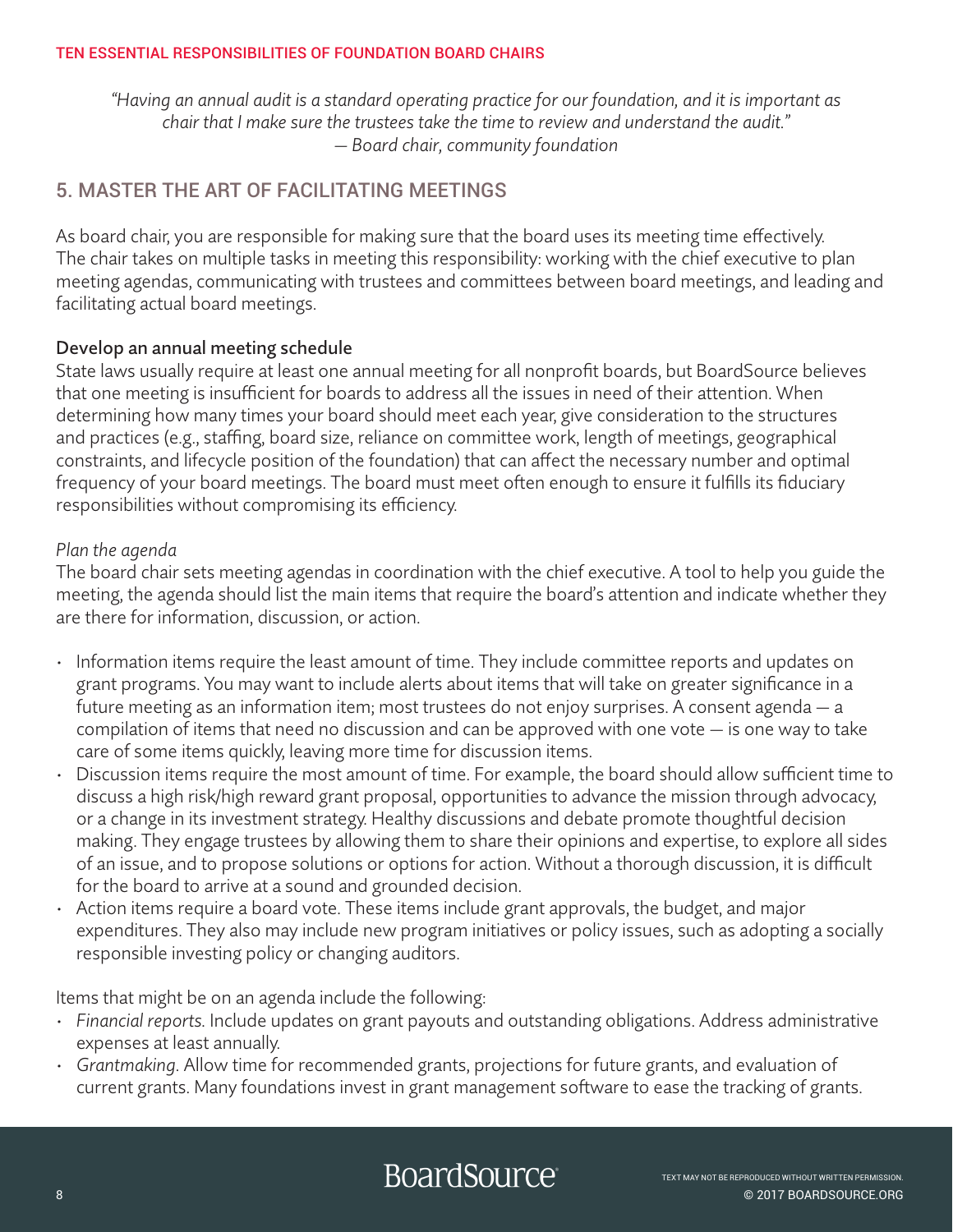- *Issues regarding staffing and operations.* Many unstaffed foundations hire part-time administrative help to manage grant requests and grant processing. If you lead a small foundation without staff, an occasional discussion of the adequacy of the present arrangements for carrying out the foundation's work is in order. For example, does the chief executive need temporary help to help with a major project? Encourage suggestions for improvements while taking the budget into consideration.
- *Board issues concerning recruitment, committees, officers, attendance, and assessments.*
- *Community context.* Discuss the implications of political, economic, demographic, or technological changes that may impact your grant programs or foundation operations.

The influential work, *[Governance as Leadership](https://my.boardsource.org/eweb/DynamicPage.aspx?Action=Add&ObjectKeyFrom=1A83491A-9853-4C87-86A4-F7D95601C2E2&WebCode=ProdDetailAdd&DoNotSave=yes&ParentObject=CentralizedOrderEntry&ParentDataObject=Invoice Detail&ivd_formkey=69202792-63d7-4ba2-bf4e-a0da41270555&ivd_cst_key=00000000-0000-0000-0000-000000000000&ivd_prc_prd_key=F1A03B3F-D1AF-4561-82EB-345FE79BC230)* (Chait, Ryan, and Taylor, 2005) broke new ground by introducing three equal modes of governance — fiduciary, strategic, and generative — whereby the board provides oversight, foresight, and insight. As explained by Cathy A. Trower, author of *[The Practitioner's Guide](https://my.boardsource.org/eweb/DynamicPage.aspx?Action=Add&ObjectKeyFrom=1A83491A-9853-4C87-86A4-F7D95601C2E2&WebCode=ProdDetailAdd&DoNotSave=yes&ParentObject=CentralizedOrderEntry&ParentDataObject=Invoice Detail&ivd_formkey=69202792-63d7-4ba2-bf4e-a0da41270555&ivd_cst_key=00000000-0000-0000-0000-000000000000&ivd_prc_prd_key=F5E22CE3-8E8B-434F-A1A6-B0CBC7037323)  [to Governance as Leadership](https://my.boardsource.org/eweb/DynamicPage.aspx?Action=Add&ObjectKeyFrom=1A83491A-9853-4C87-86A4-F7D95601C2E2&WebCode=ProdDetailAdd&DoNotSave=yes&ParentObject=CentralizedOrderEntry&ParentDataObject=Invoice Detail&ivd_formkey=69202792-63d7-4ba2-bf4e-a0da41270555&ivd_cst_key=00000000-0000-0000-0000-000000000000&ivd_prc_prd_key=F5E22CE3-8E8B-434F-A1A6-B0CBC7037323)*, "Fiduciary work ensures the foundation is faithful to mission, accountable for performance, and compliant with laws and regulations. Strategic work enables the board and management to set the organization's priorities and course and to employ resources accordingly. The generative mode involves the board as thoughtful leaders bringing wisdom and insight to critical issues facing the organization before or while policies, strategies, plans, and tactics are formed and discussed."

The benefits of working in the three modes  $-$  either sequentially or simultaneously  $-$  include less micromanagement and more macrogovernance, higher levels of board engagement, better board preparation, more value-added and intellectual brainpower, and better deliberations and decisions.

Board agendas that reflect governance as leadership principles have the following characteristics:

- Are designed with the thought that form follows function by considering the answers to these three questions: What do we want to achieve at this meeting? How do we best structure the meeting to get those results? On what can board members add value?
- Have clearly articulated goals.
- Include a consent agenda for routine business to conserve precious time.
- Reflect the foundation's strategic priorities by placing the most important material early, before people are tired, and by allotting a significant share of time to what matters most.
- Contain at least one question mark. The board chair, in coordination with the chief executive, provides the board with a question or two for consideration and discussion, preferably without the need to make a decision at the same meeting.
- Provide blocks of time for the thoughtful discussion of important issues. Ideally, PowerPoint slides, written reports, and other materials are sent well in advance of the meeting along with guidance on what board members should read and think about in preparation for the meeting.
- Build in time for summarizing what happened, next steps, and meeting evaluation.

#### *Lead and facilitate the meeting*

It is up to the chair to run the meeting in such a way that the agenda's goals are achieved. To do this, you should have a basic knowledge of parliamentary order, even if the board does not adhere to strict parliamentary procedure. If an agenda item demands more time and attention than anticipated, you should judge whether the discussion should continue or be delegated to a committee for further study. You must determine when a topic has been adequately addressed and it is time to vote. Or, if it is impossible to reach a decision, you can suggest the board table the discussion and bring it back at a later time.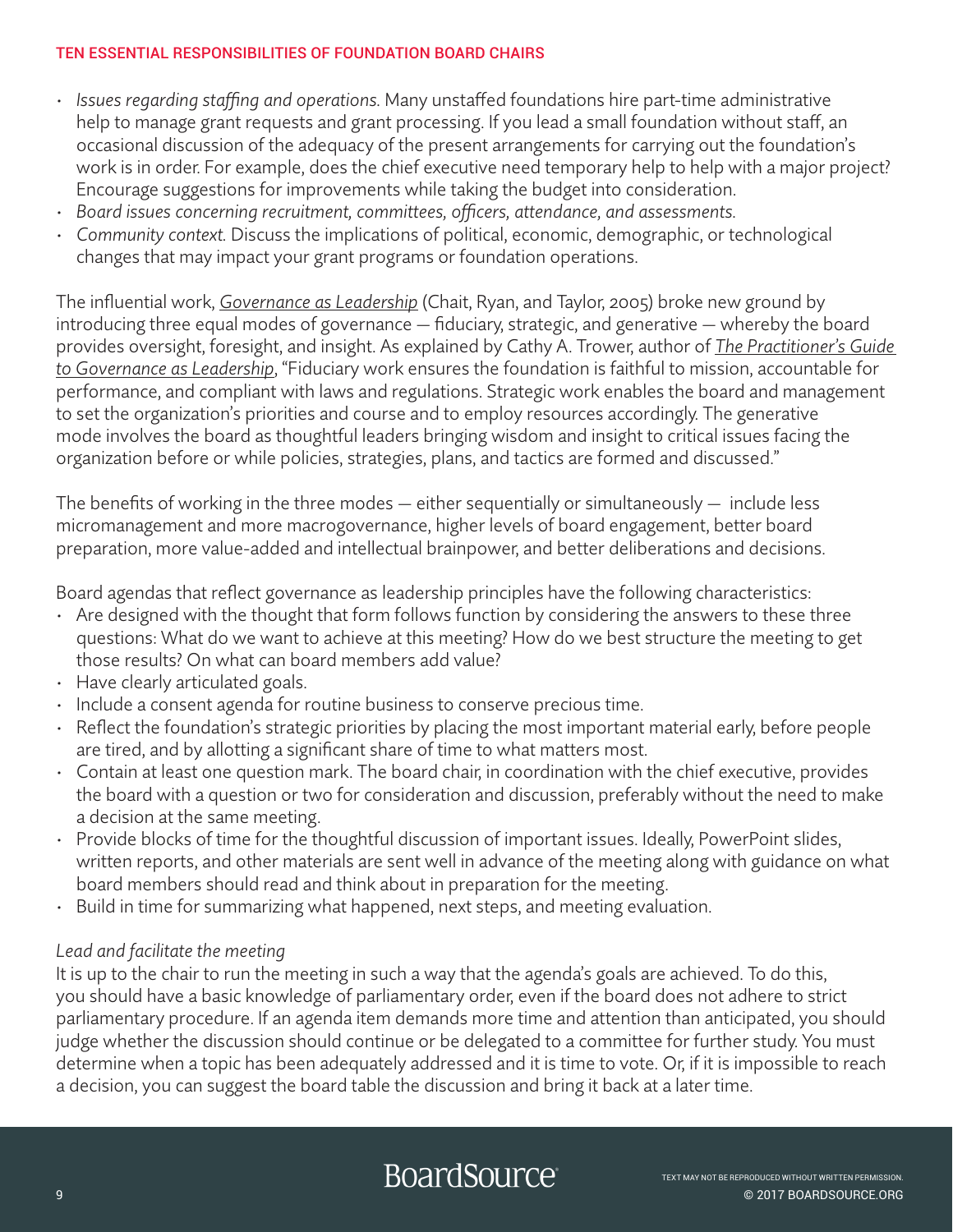Working within the time constraints of a board meeting requires the board chair to have skills as a group facilitator. You should strive for consensus by facilitating, not dictating. At the same time, you need to make it clear that you will exercise authority when needed. Lead by example and encourage everyone to actively participate, listen attentively, pose questions to achieve clarification and shared meaning, and respond with respect and courtesy. Maintain confidentiality so trustees feel secure in speaking freely when dealing with sensitive matters. This enables trustees to have difficult conversations more comfortably.

#### Tame troublesome behavior

A board — an amalgam of personalities and skill sets that meets only occasionally — requires strong leadership if the trustees are to effectively work together to achieve the foundation's mission. Many board chairs find that managing group dynamics is one of the most challenging aspects of their jobs. When a trustee displays troublesome behavior, you as board chair must intervene. You may need to speak privately with a trustee who frequently speaks out of turn, dominates discussions, is verbally aggressive, or brings personal issues into the boardroom. Address the behavior, not the person. If not addressed, these behaviors can create a dysfunctional working environment. As board chair, you are responsible for maintaining appropriate decorum in the boardroom and for helping develop good working relationships between trustees.

In the case of family foundations, the board chair will need to be particularly sure that all family members understand that they are there to further the foundation and serve a public interest. As one board chair admitted, "Working with family members can be a challenge at times." Another said, "Old sibling rivalries can raise their heads from time to time." If interactions between family members seem to be affected by personal rather than foundation matters — which can sometimes occur when trustees are not clear about the mission of the foundation or when the board does not include nonfamily members — you may need to have a private conversation with those involved, reminding them to approach board discussions with an open mind, to be thoughtful and intentional about board work, and to focus on what is best for the foundation. In extreme cases, you may have to invite an outside facilitator to handle the situation.

Board chairs of unstaffed foundations: Focus on governance matters, not administrative matters Board chairs of small foundations with no paid staff can find it difficult, as one chair noted, to "effectively deal with the administrative aspects of foundation business without spending an inappropriate amount of the board's time on these issues." It is important to remember that board meetings should focus on governance matters — work that the group must do collectively as a group of the whole — not administrative matters. Board chairs of small foundations should handle administrative matters scheduling site visits, corresponding with grantees, and bookkeeping — with appropriate individuals outside of formal board meetings or perhaps in a meeting that follows the formal board meeting.

#### Ensure careful minute-taking

Because board meeting minutes are legal records, the chair must ensure that the foundation keeps careful minutes of all board actions. You should distribute meeting minutes to all trustees for review in advance of their approval at the subsequent meeting of the board.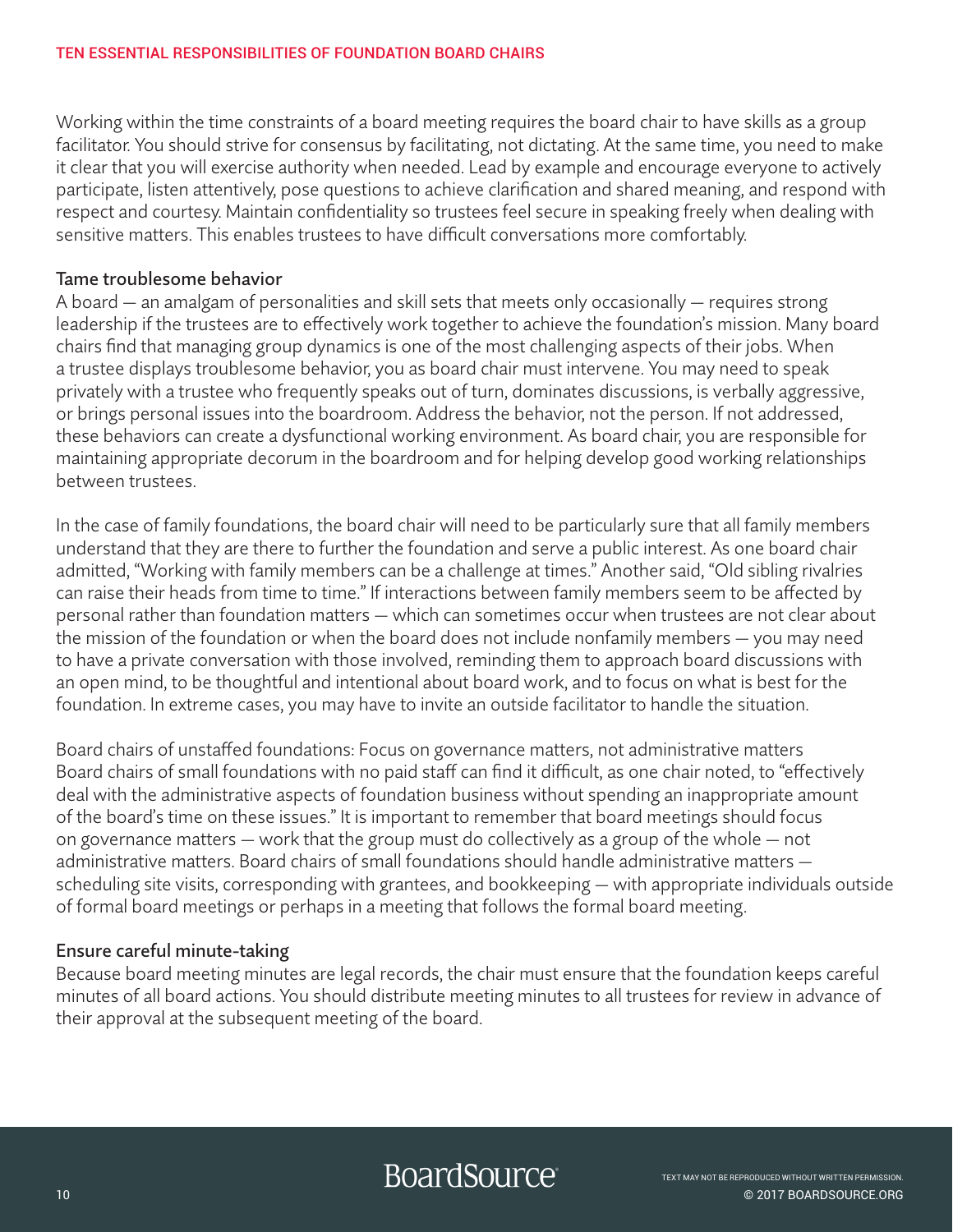#### Practical tips for productive meetings

- Use catalytic questions to stimulate generative thinking, such as
	- What are we missing in this discussion?
	- How can we frame this situation differently?
	- What is the best possible outcome? The worst-case scenario?
- Consider adopting a decision-making model that includes fact finding, information assessment, exploration of options, consensus development, and next steps.
- Develop and use dashboard reports to compare and contrast previous data and to identify and analyze trends to support evaluation and planning, link efforts to results, and decide on an action plan as needed. A dashboard report is a visual summary report using graphs, charts, tables, and columns to provide input and/or output data on a range of topics.
- Consider incorporating an executive session into each meeting to provide an opportunity for the board to discuss issues and concerns without staff. The board meets first with the chief executive and then without the chief executive at each meeting. The meeting without the chief executive provides a peer-to-peer discussion opportunity.

### 6. CONNECT THE DOTS BETWEEN THE BOARD, COMMITTEES, AND TASK FORCES

#### **Virtual meetings**

Even the most committed trustees are not able to attend every board meeting. Rather than missing a meeting, "virtual attendance" can allow board members to participate in meetings via tele- or videoconference, and some organizations are now incorporating an occasional virtual meeting into their annual board meeting calendars.

The chair often feels the impact of virtual attendance the most, as the dynamics between board members change when they are not in the room. There is often less interaction and fewer back-and-forth comments. Thus the chair must be especially perceptive and demonstrate strong meeting facilitation skills. He or she must engage others without reading their body language and be able to react to technical challenges. Virtual meetings are often more structured and process-oriented.

Many small foundations choose to not have standing committees and to operate as a committee of the whole. Larger foundations often have several standing committees, which are likely to include finance, audit, nominating or governance, executive, and sometimes grant committees. Committees can make the work of a board more efficient by doing the legwork for the board or digesting materials into a manageable format. BoardSource recommends that the board's standing committee structure be lean and strategic. Only ongoing board activities warrant a standing committee. Other activities are best addressed by time-limited task forces, which are efficient and utilize board members' time, interest, and expertise in a meaningful manner. The chair may have discretionary authority under the bylaws to appoint task forces.

The chair is often responsible for coordinating the various committees and task forces, making sure that each has a clearly defined charter and work plan, managing any overlap between them, and ensuring that the full board is informed of each committee's and task force's activities. You and the chief executive are the only ones who are aware of what is happening in all the committees and task forces. Like a conductor, you must orchestrate things. If a committee or task force is not progressing with its work, it is up to you to speak with its chair and resolve any obstacles that might exist.

In staffed foundations, committee and task force chairs and members often work closely with staff. You should see to it that all chairs handle board/staff interactions in a manner that respects the distinct roles and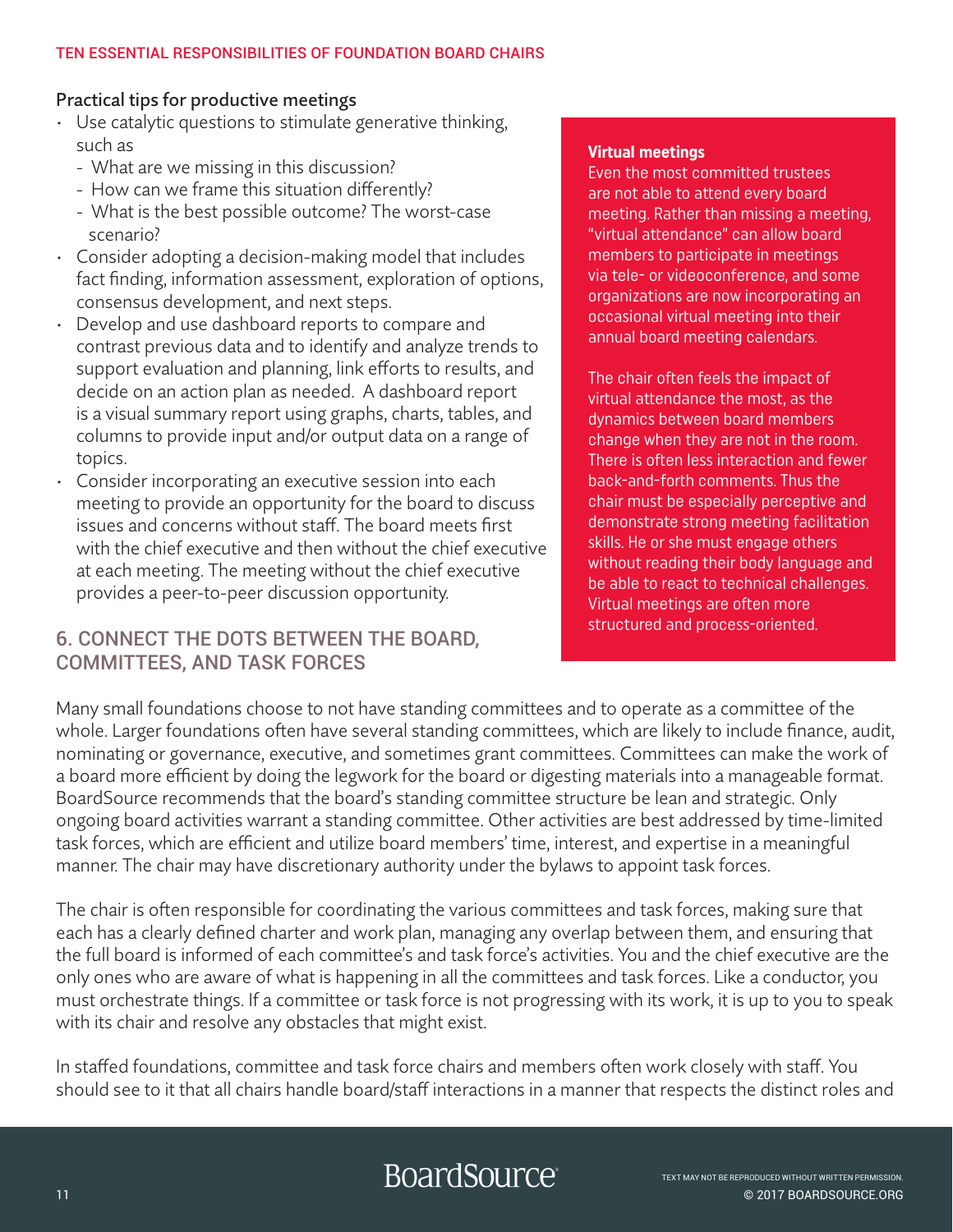responsibilities of each. Working with the chief executive, ensure the respective roles of board and staff are defined, understood, accepted, and followed by all.

In the absence of staff, some committees and task forces function more like teams of volunteers and carry out operational and administrative functions — such as responding to grant proposals, conducting site visits, drafting an annual report of some kind, maintaining the website, and making arrangements for the annual board retreat. If your foundation does not have staff, your role as board chair is to serve as the committee and task force supervisor, making sure that the work of the foundation is carried out in a timely and professional manner.

It is also worth noting that the board chair almost always chairs the executive committee, if one exists. Best used in emergency situations or possibly for carrying out the process of evaluating the chief executive, executive committees are often not needed by small boards; the board itself handles all issues as they arise. If your board has an executive committee, make sure you understand and respect the differences in function between it and the full board and communicate all executive committee actions to the full board.

Practical tips for coordinating committee work

- Lead the board in assessing the need for committees. If you don't have them, do you need them? If you have them, do you have the right committees?
- If the board does not have standing committees and operates as a committee of the whole, be deliberate about identifying committee work as such during the course of a meeting.
- Use your trustees. Rely on their special skills, expertise, and interests when composing committees and task forces. But don't assume that an accountant wants to sit on the finance committee, for example.
- Determine with the chief executive which committee and task force reports need special attention during the board meeting and which should be included in the consent agenda (see Responsibility 5).
- Do not overuse the executive committee, as it can lead to board disengagement. It is also important to ensure that its purpose and authority level are defined in the bylaws.

*"Having all of our trustees serve on at least one committees has been a good way to engage them more deeply in the foundation's work."*  — Board chair, independent private foundation

# 7. BUILD A BOARD THAT IS STRONG AND ENGAGED

#### Compose the board thoughtfully

Building an effective board depends on the thoughtful and deliberate recruitment of new trustees and should be based on a careful assessment of the skills and experience needed to strengthen the board. It should take into account a potential trustee's availability, genuine affinity for the mission, diversity, and compatibility with the existing board. Thoughtful recruitment and engagement also requires consideration of how you will include voices from the communities impacted by your grantmaking. When bylaws and founding documents include restrictions that dictate who can serve on the board, you can create advisory groups to help inform trustees on key issues relevant to your grantmaking.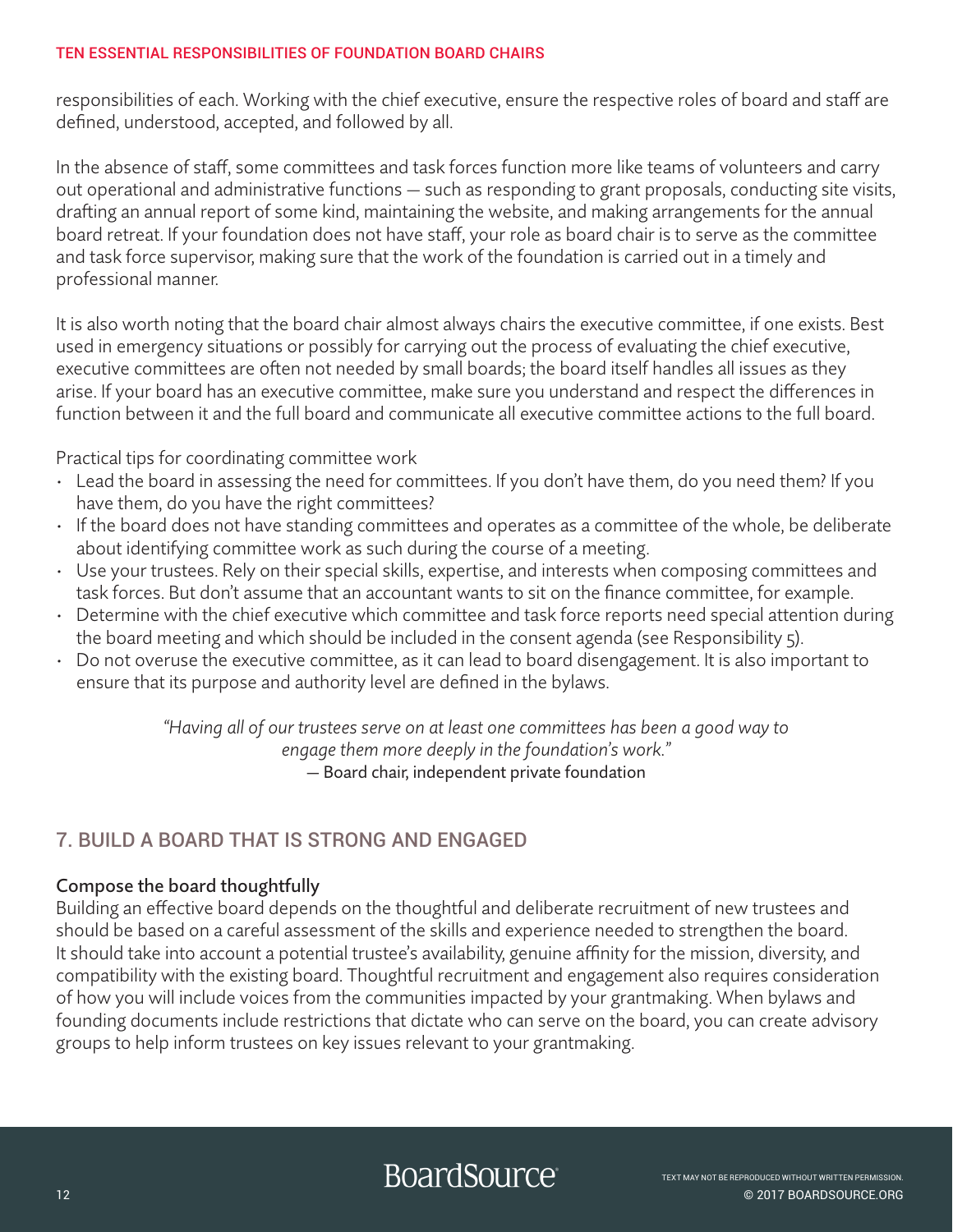Identification of new trustees should be an ongoing concern, even when turnover is low. It is greatly helped when the chair and trustees actively participate in the community and have a broad range of contacts. A foundation board needs trustees with impeccable reputations who are respected for their integrity and wisdom.

The above comments about board composition also apply to family foundations. Most family foundations begin their board membership within the family, which engenders a strong sense of cohesion among trustees who share a common set of values and traditions. Over time, the board may expand to include spouses and partners, as well as the next generation. Many family foundations also consider adding nonfamily members to the board to bring additional expertise and diversity to the board, as well as to mitigate family tensions.

#### Term limits

BoardSource recommends boards adopt term limits. Regular turnover among board members encourages the board to pay attention to its composition, helps to avoid stagnation, offers the opportunity to expand the board's circle of contacts and influence, and provides a respectful and efficient method for removing unproductive members. Term limits do not prevent valuable trustees from remaining in the service of the foundation or the board in another capacity.

#### Set expectations

On behalf of the foundation, the board chair often issues invitations to join the board. If you do, be sure to explain what being a trustee entails and convey enthusiasm for the foundation's work. When new trustees join the board, arrange for their welcome and orientation, and consider appointing a mentor for the trustee. To demonstrate active leadership and direct involvement, you should participate in the formal orientation. It is helpful to have a written "trustee statement of understanding" explaining expectations of attendance, standards of conduct, confidentiality, conflicts of interest, and relationships with staff.

Ensure that all new trustees have copies of the following documents:

- founding documents (articles of incorporation or trust agreements)
- bylaws and policies
- strategic plan and goals
- grantmaking guidelines
- most recent annual report
- audited financial statements
- IRS Form 990-PF or 990
- board roster

#### Cultivate future leadership

The chair should look for opportunities to develop and use the leadership skills of trustees by assigning special tasks to them or asking them to serve as committee chairs. Consider rotating their membership on committees. This is particularly helpful in giving future board chairs exposure to more of the foundation's work. Even if you are new to your position as board chair, you should be mindful of the need to plan for future leadership.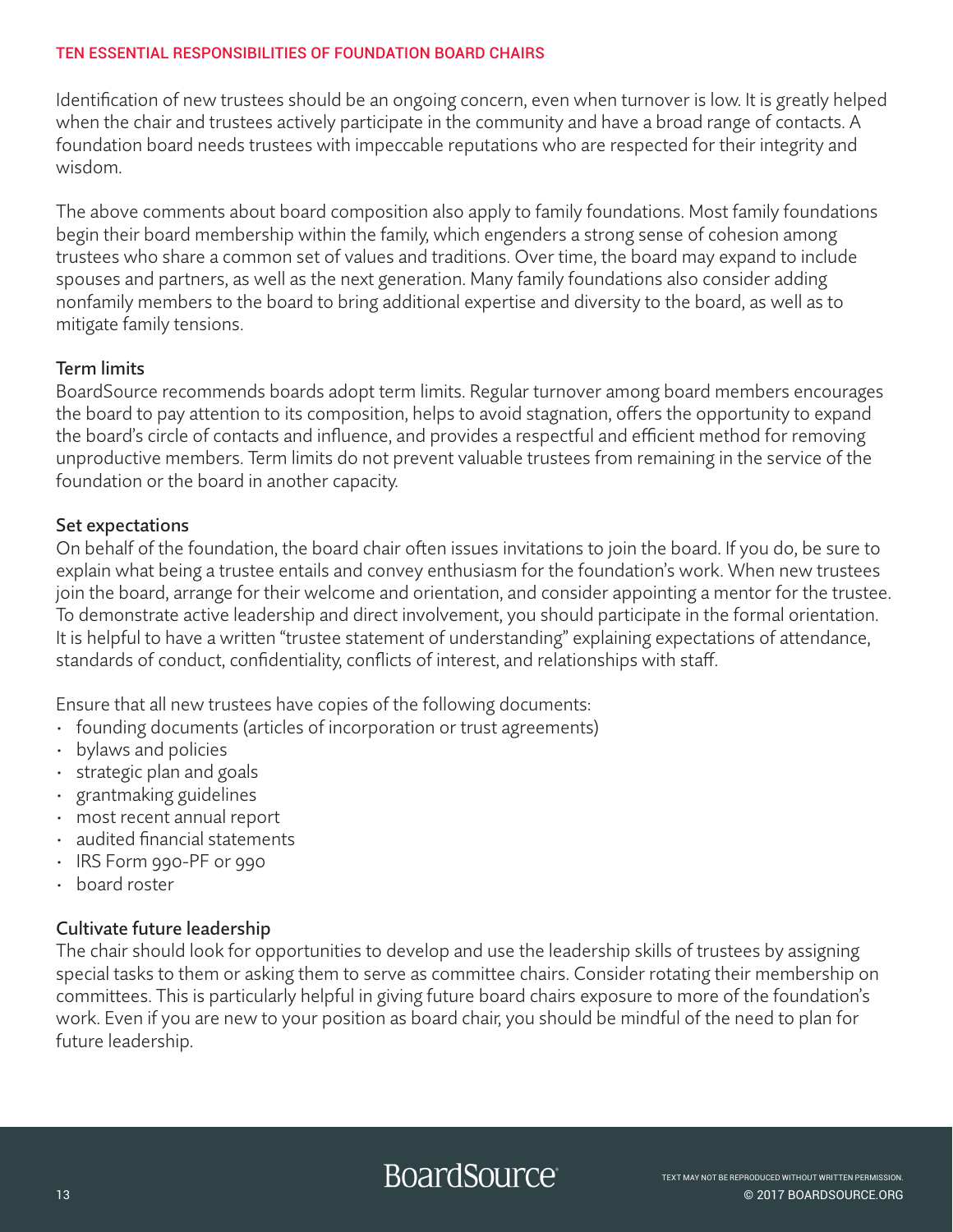If leading a family foundation, you also should give thought to how to prepare the next generation for the responsibility of family philanthropy and board membership. There are various opportunities for doing so. For example, you could assign younger members of the family a board mentor, assign them to committees, allow them to observe or participate in board meetings, and invite them to attend foundation association meetings.

#### Create regular opportunities for board education

Continuous learning is a key characteristic of boards that stand out from the rest. Such boards understand the need for expanding and deepening their members' knowledge about best governance practices and factors that will have an impact on the foundation's success. The chair should build educational activities into board meetings, schedule retreats for exploration of complicated issues, and encourage trustees to attend outside workshops and seminars.

#### Practical tips for building a strong board

- Create a board profile grid or matrix that identifies desired skills and characteristics. Measure the existing board against it and identify gaps to fill when recruiting new trustees.
- Consider race/ethnicity, age, and gender when recruiting new trustees. Build a diverse and inclusive board—one that appreciates and benefits from different perspectives.
- Family foundations should consider setting aside a certain number of board seats for members of the younger generation to ensure continuing interest in the foundation's work.
- Network in the community to identify new trustees. Initiate discussions about the foundation and assess interest or curiosity.
- Make sure each new trustee meets with you and the chief executive. These informal sessions are a reciprocal opportunity to get to know one other, to begin identifying the new trustees' strengths and interests, to explore committee assignments, and to answer questions.
- Provide time for trustees to get to know one another and have shared experiences. Schedule board dinners the night before a board meeting or ask trustees to share a personal experience at the start of each meeting. Boards that take this time to share stories and compare life experiences are more likely to work through their disagreements and differences and find creative solutions.
- Find ways to show your appreciation for and celebrate strong board performance, such as highlighting a trustee's contributions at the start of each meeting. Celebration is a spirit that should be infused in every step of the board building cycle for a lasting and successful outcome.

*"A key function for the chair is determining who should be the next chair and cultivating that leadership. Providing leadership opportunities for the next generation is vital to the future of the foundation."*  — Board chair, family foundation

## 8. COMMUNICATE WITH THE PUBLIC

It is your responsibility, as board chair, to champion the foundation as you move through your personal and professional life. Take advantage of the opportunities you have at work, at social and community events, on your website, and, yes, even on social media to educate the community about the foundation's value and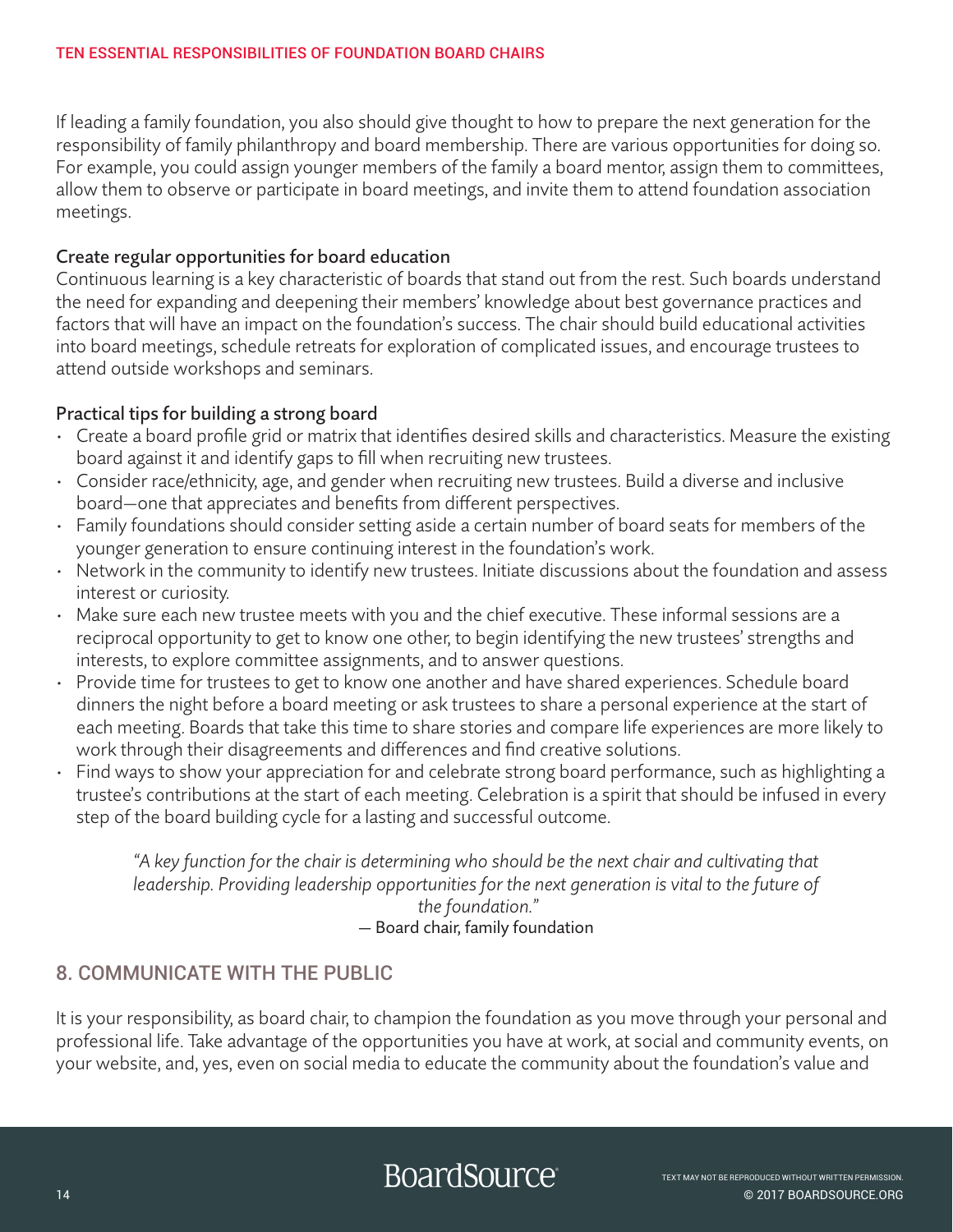build public support for its mission. You can inspire the same enthusiasm in fellow trustees by developing a common message and talking points that they can use when acting as ambassadors and advocates.

The chair and chief executive should agree on how to handle external communications. In some instances, chairs choose a low profile, allowing attention to focus on the chief executive; other times, chairs play a more active public role on behalf of the foundation. There are occasions when the chair must speak for the foundation, such as the retirement of a chief executive and the appointment of a new one. In the event of an organizational crisis, you or the chief executive should speak for the foundation and ensure that trustees do not, unless you have instructed them to do so; this is to ensure that the foundation is not unintentionally misrepresented.

As the designated spokesperson for the board, you should be aware that members of your community perceive statements made by you differently than they do statements made by other foundation representatives or other trustees. Therefore, you need to be judicious when addressing the foundation's constituencies, which include the media, grantees, and policy makers. What you say will be interpreted as official and reflect upon the image of the foundation.

Many foundation leaders shy away from public policy advocacy, thinking it illegal. That is not the case, and BoardSource encourages funders to partner with their grantees to amplify each other's voices and champion their common missions by meeting and communicating with elected officials. Your foundation's perspectives on pertinent public policies matter. As board chair, you can take a leadership role in educating your trustees about this responsibility and engaging in public policy advocacy.

If your foundation is unstaffed, the board chair officially notifies grantees of awards. Grantseekers may occasionally approach you for special attention or information regarding their proposals. You should courteously refer them to the normal grantmaking procedures and criteria of the foundation, taking care not to raise expectations, and inform them that they will hear from the foundation in the near future regarding their requests.

#### Practical tips for representing the foundation

- Brief trustees on external communication etiquette. At all times, reflect loyalty, discretion, and enthusiasm when dealing with the public.
- When a need arises, identify who the point of contact is for the foundation and make that information public.
- Saying no to grantseekers can be challenging. To turn a declination into positive outcomes for the grantseeker, be transparent about your foundation's funding priorities, deliver the message with clarity and sensitivity, and volunteer to assist in other ways, such as identifying other potential funders that might better fit the grantseeker.
- Ensure that a progress report on the foundation's grantmaking and finances is disseminated to the appropriate organizations and officials on an annual basis.
- A foundation website and social media presence are important to controlling your foundation's public message. If your foundation does not have either, put them on your to-do list.
- GuideStar provides nonprofits with an opportunity to share organizational information with the public through free nonprofit profiles. Ensure that your foundation has an up-to-date GuideStar profile.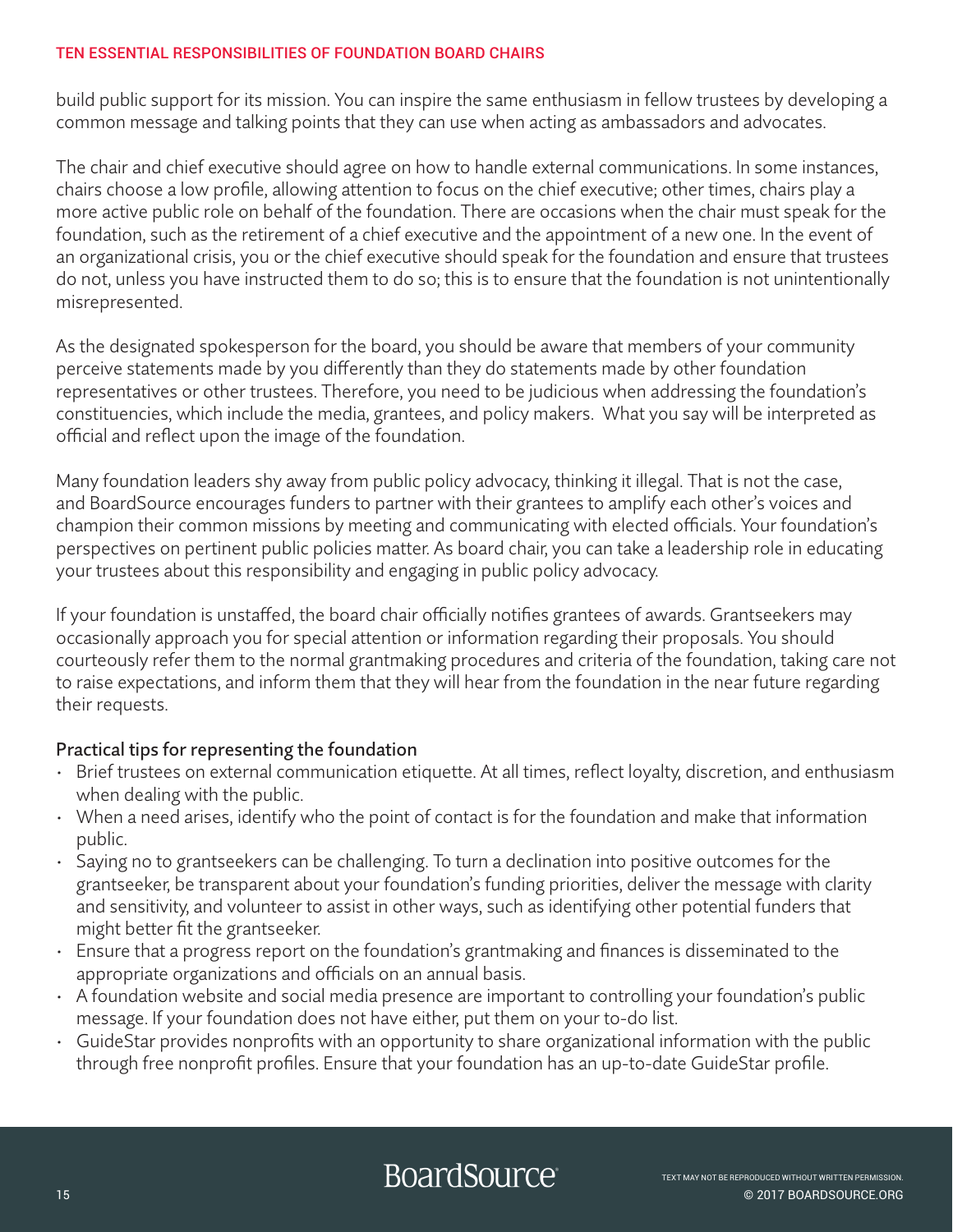*"As a small family foundation, we have found our newsletter to be an important communications tool for both foundation trustees and our grantees."*  — Board chair, family foundation

# 9. OVERSEE ADMINISTRATIVE OPERATIONS

*A strong partnership between the board chair and the chief executive is the single most important determinant of a strong organization* and is based on mutual respect, trust, and support; reciprocal communications; and shared purpose.

If your foundation does not employ a chief executive, it is of vital importance that the chair develop a strong working relationship(s) similar to the one outlined below with the person(s) responsible for handling the foundation's administrative work — be that person(s) an outside advisor, such as a lawyer or accountant, who is paid for his or her work, or several volunteer trustees. Should you utilize and pay external parties to handle administrative work, it is important that there be a formal, written contract, that it allows for performance review, and that it is noted in the minutes.

#### Clarify roles and responsibilities

At small foundations, the board chair often is involved in budgeting, legal work, and other areas where the staff may lack expertise. These are the gray areas of organizational leadership — areas where confusion can exist about who should be doing what. In order for the foundation to achieve its goals, and for you and the chief executive to build an effective partnership, it is essential for you to eliminate the confusion by defining separate and shared responsibilities. You can do this by preparing and then adhering to written job descriptions.

#### Find common ground

Outside variables, such as differences in personality, temperament, work style, communication style, and time commitment, can complicate the board chair–chief executive partnership. Building a collaborative relationship requires finding common ground from which to operate while

#### **Community foundation board chairs: What is your role in raising funds?**

Like all members of a community foundation board, the chair should help build the foundation's assets. To do this well, you need to know your potential donors, the kinds of funds your foundation holds, the kinds of gifts that help build those funds, and your role in raising money. As chair, you should guide the board in understanding the fundraising aspects and expectations of community foundation leadership.

Building your foundation's assets is a joint venture between board and staff. Trustees work with senior staff to design a long-range plan that has measurable financial and marketing goals. But your board must also ensure that the development plan is tied to the foundation's strategic plan. Although development and fundraising require a partnership between board and foundation staff, the entire board has the ultimate responsibility for the foundation's financial resources. This means the board cannot pass the buck  $-$  or the need to find the assets  $-$  to anyone else.

Adapted from The Guide for Community Foundation Board Members. BoardSource/Council on Foundations, 2003.

respecting your differences and understanding each other's perspectives. That common ground is based on clear mutual expectations, shared purpose, mutual respect and trust, and support for each other and the partnership.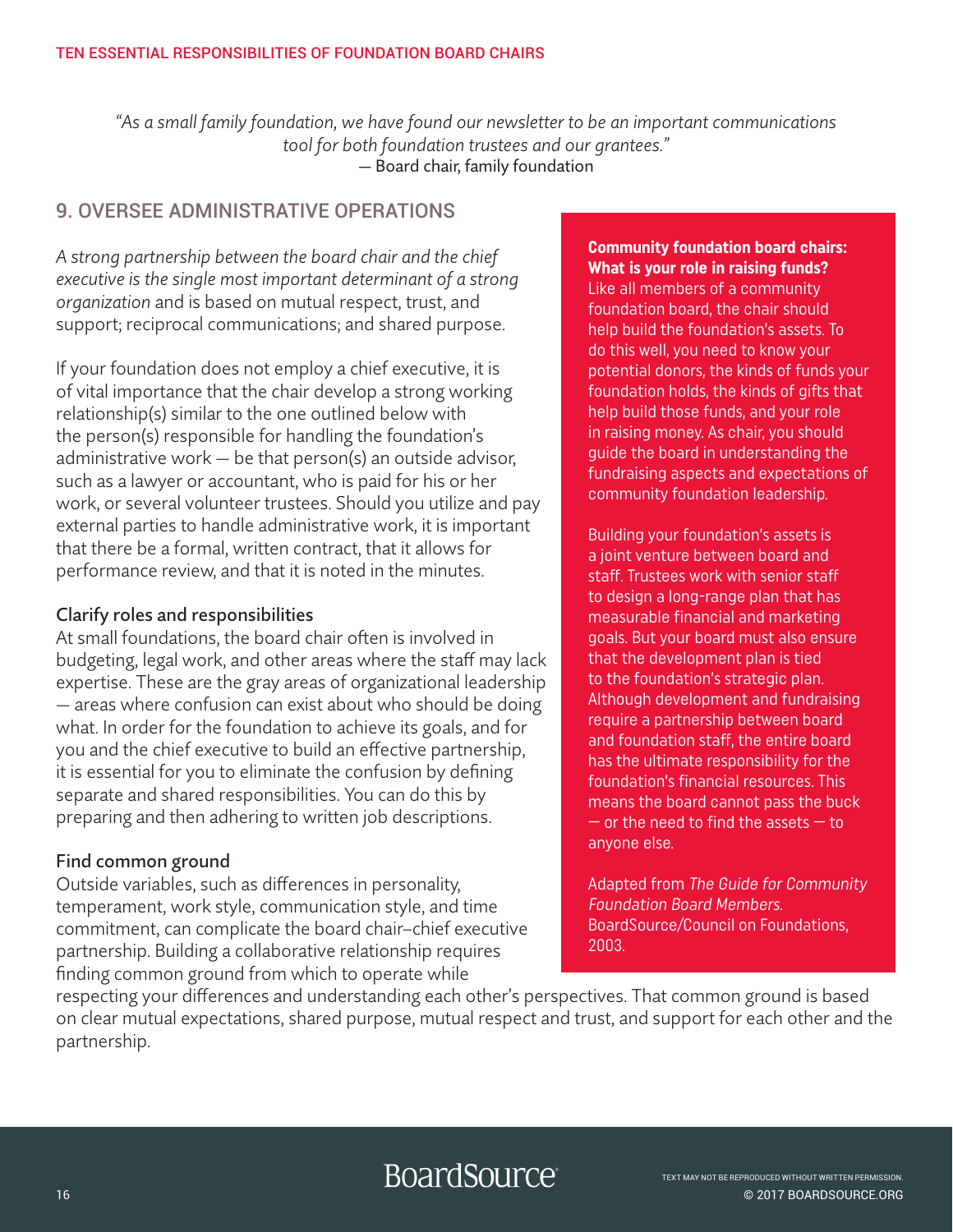#### Hire and manage the chief executive

Perhaps the most important task a chair might have is overseeing the hiring of a new chief executive. No matter if your foundation is hiring its first chief executive or replacing its tenth, you should work with the board, often through an appointed search committee, to identify the qualifications needed, craft a job description, and decide how to conduct the search (e.g., using a search firm or doing it yourself). As the board chair, you need to ensure that the full board understands the process, the need for confidentiality, and the expenses allotted to this task.

The chair, on behalf of the foundation, often negotiates the compensation for the chief executive. Salary and benefits should be benchmarked to avoid excessive compensation and allow for future increases. You also should clarify what is expected and how performance will be evaluated annually (see Responsibility 10). Once the negotiations have been successfully concluded, you should inform all trustees and then announce the appointment to relevant constituencies, such as grantees, other foundations and nonprofits, the media, and community leaders. Board chairs often welcome new chief executives by introducing them personally to the community's movers and shakers and escorting or securing invitations for them to community events. It also is important to facilitate the transition by providing the new chief executive with additional support during his or her first year of employment.

#### Prevent nepotism

Some family foundations hire family members to staff the foundation. This is legal and in line with intermediate sanctions standards as long as the staff members do not serve on the board as well and have a formal, written contract that allows for performance review. That said, effective governance is at risk of nepotism when family members or close relatives work or serve together. For that reason, some nonprofits have nepotism and fraternization policies that forbid board members from having family or other close relations with staff. When, for example, a spouse or close relative of a trustee serves as the foundation's chief executive, it is difficult, if not impossible, for the trustee to remain unbiased and detached when the board discusses the chief executive's compensation and evaluates his or her performance. If a close relative of a trustee is in another staff position, the burden falls to the chief executive, as he or she hires and supervises the staff and should be free to choose the best possible candidate for a position without any fears of repercussions from the board.

#### Maintain open communication with the chief executive

A strong and healthy partnership between the board chair and the chief executive is critically important to the success of any foundation. The chair should communicate regularly and, when possible, meet regularly with the chief executive — monthly for some foundations, weekly for others — to talk candidly and on a confidential basis. You are the chief executive's sounding board and chief supporter. Be a good listener, and make it clear that you should be apprised of problems as they occur as well as opportunities or threats to the foundation.

Also ask the chief executive to bring any difficulties he or she may be experiencing with trustees to your attention to be addressed. In turn, you should share any board concerns about the operations of the foundation or the board itself with the chief executive. Instruct all trustees to bring any concerns they might have to you rather than the chief executive.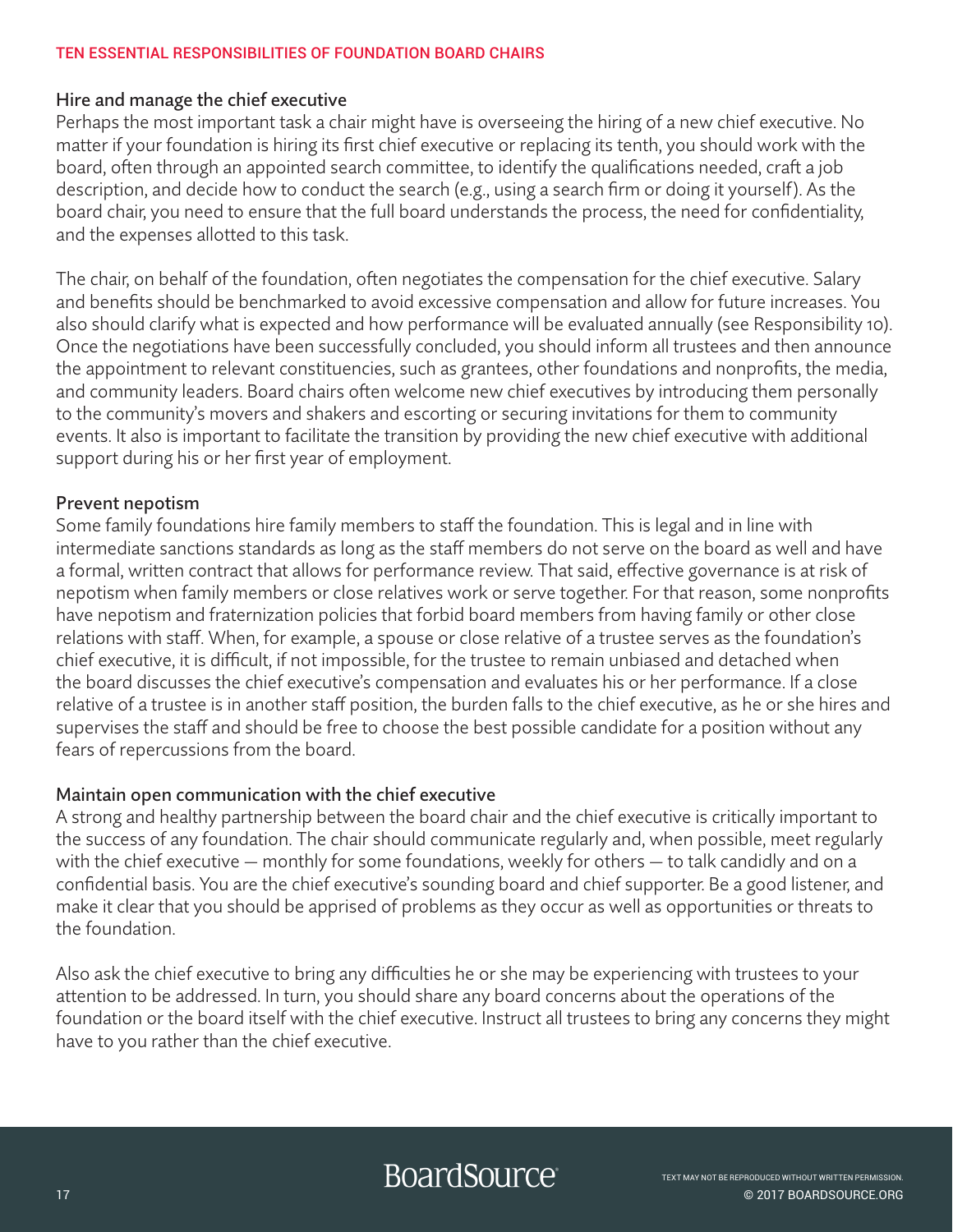The chair supports and encourages the chief executive while being constructively critical if need be. This can be difficult when a friendship develops or, in the case of a family foundation, when the chief executive is a family member. It must be remembered, however, that the board chair-chief executive relationship is first and foremost a professional one when it comes to the best interests of the foundation. The chief executive reports to the board, and the chair is the voice of the board.

#### Engage in succession planning

Successfully managing the departure of a chief executive and the recruitment, hiring, and installation of a new executive is a complicated process that typically requires months of work. Boards can get ahead of the game by thinking through their desired course of action in a transition through a process referred to as succession planning. The practice of succession planning ensures that the executive transition isn't unnecessarily drawn out by lack of clarity about the process and initial steps, which can have a serious negative impact on the foundation. As board chair, you should ensure that your foundation has a succession plan in place so that you are prepared for a chief executive transition.

#### Practical tips for collaborating with the chief executive

- Ask the chief executive to suggest a process for your regular communication. It could be by e-mail, phone, or meeting for lunch.
- Encourage the chief executive to suggest ways you can support him or her.
- Regularly include KPAWN (What Keeps the President Awake at Night) sessions in board meetings to allow the chief executive to air his or her concerns in a less formal way.

*"While each trustee is an experienced grantmaker, we realized when our father passed on that we needed to hire an executive director to coordinate our different interests and look for strategic opportunities where we could really make a difference."*  — Board chair, family foundation

# 10. ASSESS PERFORMANCE

The foundation should review how well it is accomplishing its mission on an ongoing basis. Periodic assessments of the board's performance, annual reviews of the chief executive's performance, and evaluation of the foundation's impact afford the board an opportunity to step back, reflect on the past, and look to the future. Assessments reveal strengths and weaknesses and provide an opportunity for improvement. Because performance assessment can be unpopular, the chair may need to champion their purpose and seek the full cooperation of the board and the chief executive.

#### Evaluate the chief executive's performance

The board should evaluate the chief executive's performance on an annual basis. The chair is often responsible for facilitating this evaluation and involving the full board in the process. It should be based on mutually agreed upon goals, as well as on how the chief executive handled unplanned events. You should handle the evaluation professionally and confidentially, communicating clearly strengths and areas for improvement. The process requires both sensitivity and skill as compensation decisions should be consistent with the findings. Also be sure to report outcomes to the board as a whole.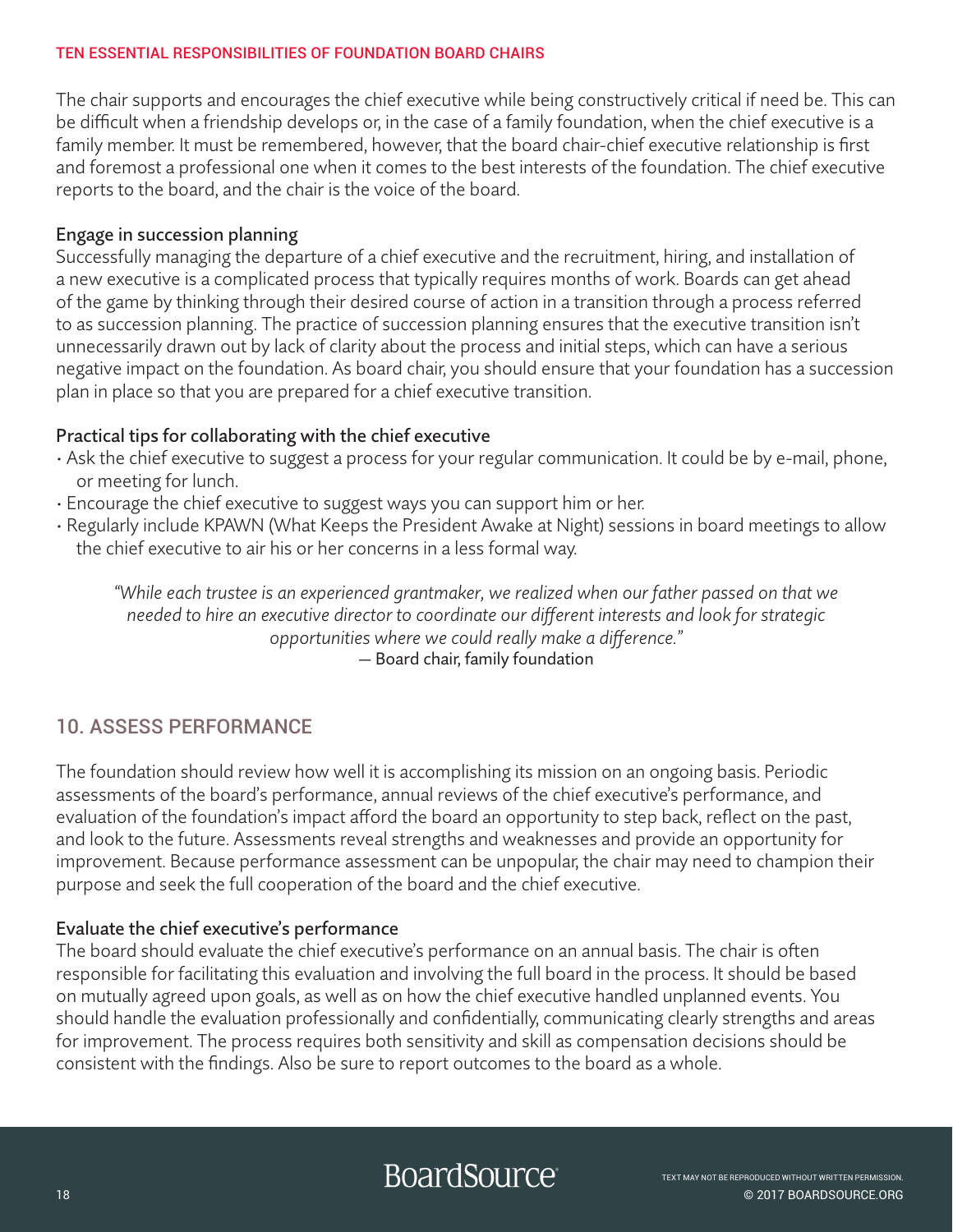#### Assess the board's performance

A board assessment allows a board to step back from routine governance matters to candidly reflect on how well it is meeting its responsibilities and to identify areas that need improvement. The findings also provide you, the chair, with insights on how you might better focus your efforts and leave a great legacy for the next generation of foundation leaders. BoardSource recommends that all boards assess their performance every other year.

There are numerous tools available to assess board performance. Some can be customized to meet your board's particular needs. All trustees should participate, and the chair should make every effort to solicit candid responses. Assuring confidentiality is one way to do this. Once the results have been calculated and areas for improvement identified, you should lead the board in developing an action plan for improvement.

#### Assess impact

To assess the foundation's success at adhering to its grantmaking strategy and fulfilling its mission, the chair should encourage the board and/or the chief executive to regularly evaluate the foundation's grantmaking programs. Outcomes should be reported to the full board. In some instances, results are obvious, such as in the construction of a new facility. In other instances, precise measurement of grant outcomes can be expensive, difficult, and sometimes impossible, but even anecdotal evidence can be informative. The foundation should require grantees to submit thoughtful reports on grant progress and results. The opinion of an outside evaluation expert also may be instructive. The board should use evaluation results to inform strategic and program planning.

If the foundation is committed to taking stock of the overall impact that it is making in carrying out its mission and how it is perceived in the community, it should embark on doing an in-depth foundation assessment. Measure your success not by the amount of money the foundation has awarded but rather by the success of your grants in achieving your mission. The chair can use this information to focus the board on understanding the foundation holistically and developing an action plan for improvement.

#### Report progress

Every foundation should gather year-end information and report on its progress on an annual basis. The chair should ensure that the board sets aside time to do this work. This report — which can be in the form of a published annual report, website copy, or infographic with data and charts — should be shared publicly on the foundation's website and contain an accounting of the foundation's financial condition and grants made during the year. It also should include copy addressing how the foundation is fulfilling its mission by making those grants. Both the chair and the chief executive should consider contributing to this report.

As mentioned earlier, an ethos of transparency should permeate the work of the foundation. You must be accountable to the public, your grantees, interested governmental parties, and other external stakeholders. This includes reporting on progress as well as proactively communicating good and bad news. Your website should list your mission, trustees, staff, and grantmaking strategy. Additionally, it should include the foundation's most recent Form 990-PF and audited financial statements. GuideStar also provides an effective mechanism for sharing information about your foundation.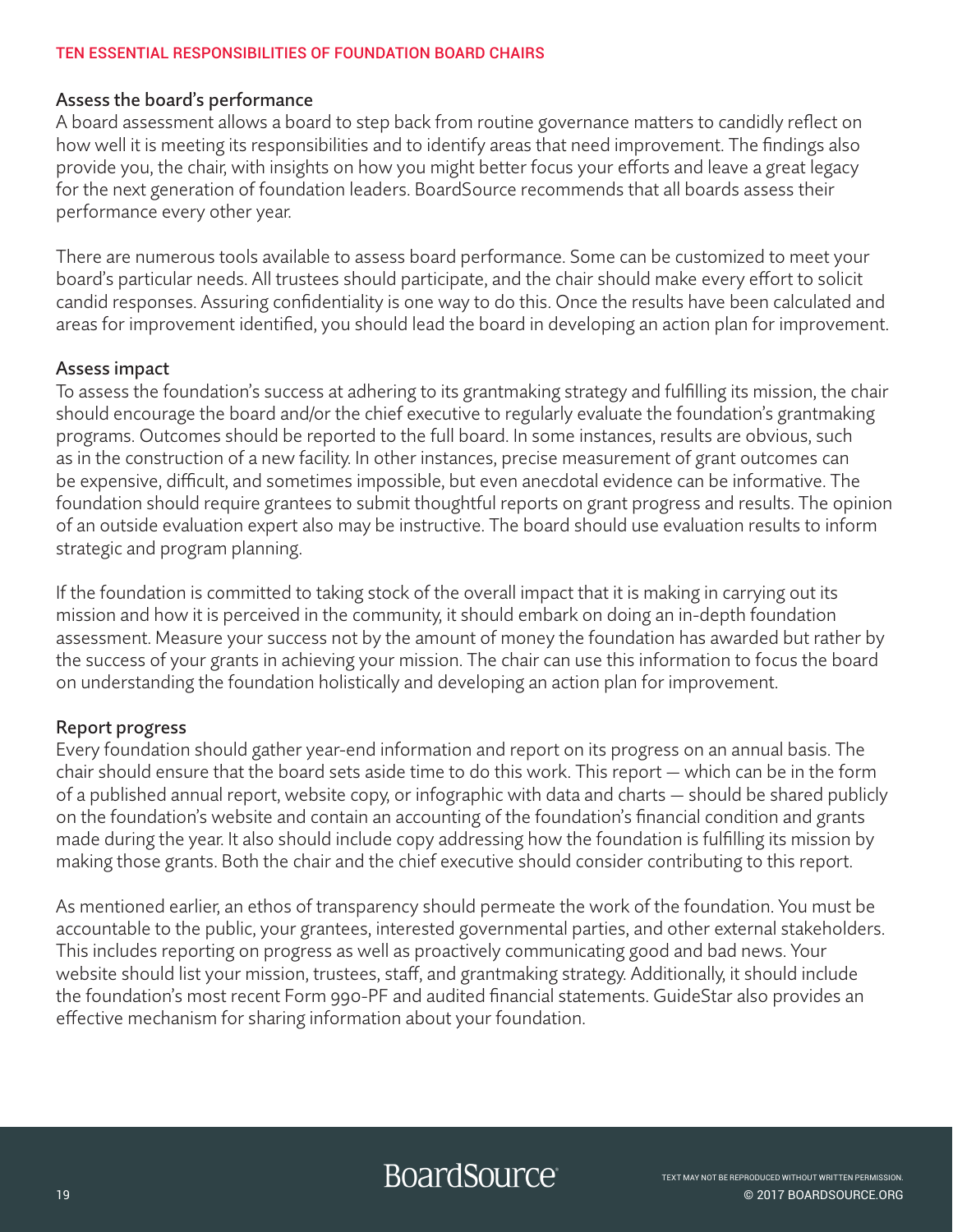#### Practical tips for meaningful assessments

- Ask the chief executive to help determine the goals that you use to assess his or her annual performance. There is more incentive to be successful when goals are not dictated.
- When undertaking a board assessment, agree ahead of time to create an action plan. This ensures that the exercise actually brings results.
- To help evaluate the effectiveness of your grantmaking, periodically ask the board: "Which grants are we most proud of? Which grants failed and why? Which grant do we wish we had given?" The ensuing discussion can be enlightening and inform future grantmaking decisions.
- Post on your website the format you would like grantees to use when reporting outcomes. By doing so, your grantees know from the beginning what information to track and how to present it.

## **CONCLUSION**

The board chair position is demanding, and at times you may wonder why you agreed to assume this responsibility. Fortunately, there are many rewarding aspects. Other foundation board chairs have described their sense of accomplishment in "Being able to see the donors' vision being carried out to an even greater extent than they had imagined" and "Being part of changing the world to a better place one child at a time."

As you assume the board chair position and start tackling the 10 essential responsibilities presented above, we encourage you to adopt the following three rules as your own:

- *1. Lead by example.* The board chair sits in a highly visible seat at the foundation, and you set the tone and tenor for the board. Uphold ethical and legal standards of conduct, and insist that your colleagues do as well. Build a culture that is positive, respectful, and inclusive — of trustees, staff, grantees, and the community.
- *2. Delegate.* You don't need to be an expert on everything. A board is a team, and every trustee brings different strengths to the table. Utilize those strengths by delegating tasks and offering support when needed. In turn, others will take personal pride in their role and share in contributing to your foundation's legacy.
- *3. Have fun!* There should be real pleasure in philanthropy. Bring that good will and a sense of humor into the boardroom. You and the foundation are making an incredible difference, so don't forget to occasionally stop and revel in your success.

## APPENDIX 1: EIGHT QUESTIONS FOUNDATION BOARD CHAIRS DREAD BEING ASKED – AND RESOURCES FOR ANSWERING THEM.

#### 1. Do you pay your trustees?

"Board Compensation: To Pay or Not to Pay?" Philanthropy Roundtable; *Philanthropy*, Winter 2008 [http://www.philanthropyroundtable.org/topic/philanthropic\\_freedom/compensating\\_foundation\\_directors1](http://www.philanthropyroundtable.org/topic/philanthropic_freedom/compensating_foundation_directors1 )

Board Member Compensation. BoardSource. [https://boardsource.org/resources/board-member-compensation/](https://boardsource.org/resources/board-member-compensation/ )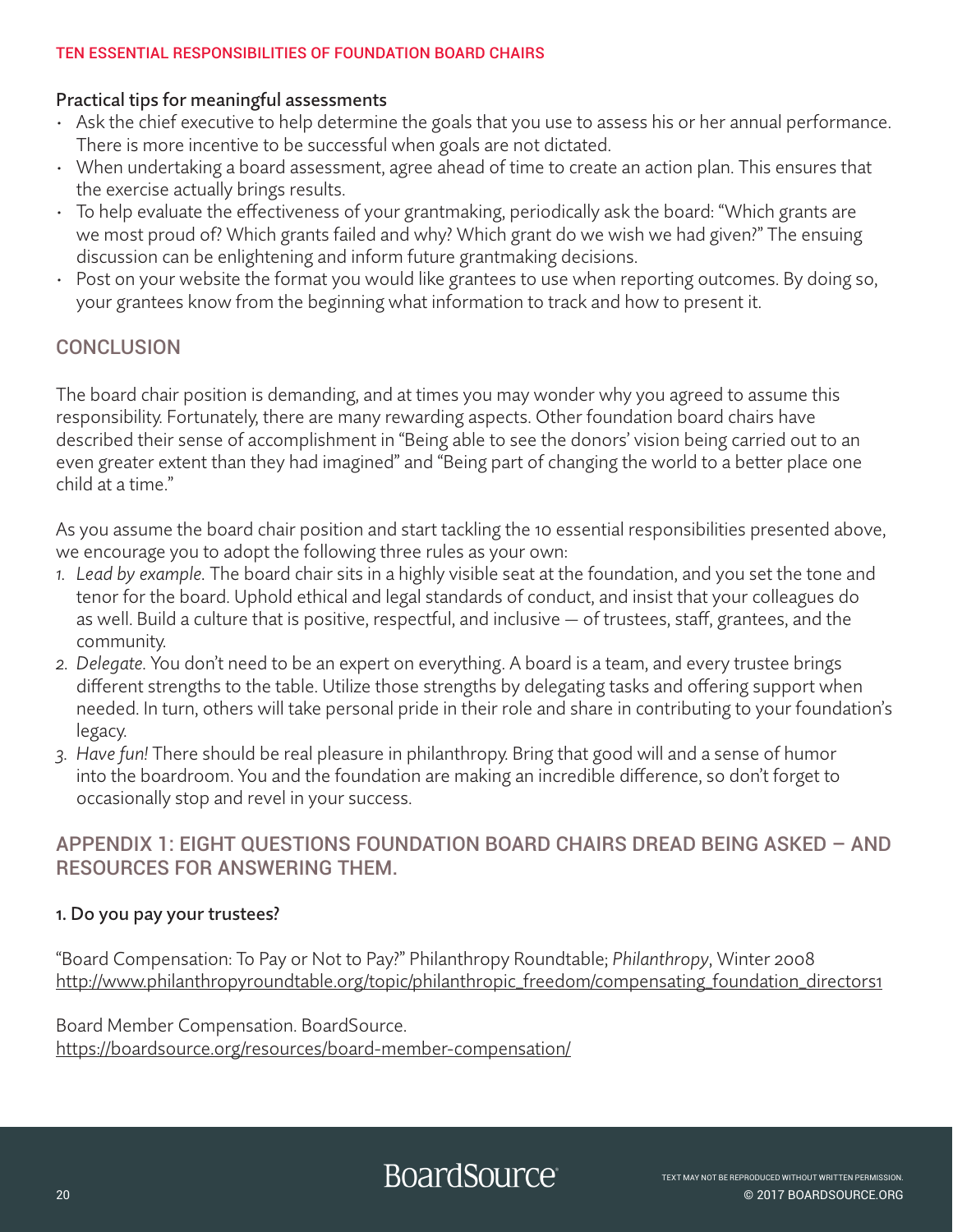"Compensate Your Board? Legal and Ethical Considerations." Council on Foundations. [https://www.cof.org/content/compensate-your-board-legal-and-ethical-considerations](https://www.cof.org/content/compensate-your-board-legal-and-ethical-considerations )

"One in Five Foundations Compensate Board Members, Study Finds." Philanthropy News Digest, October 3, 2014.

[http://philanthropynewsdigest.org/news/one-in-five-foundations-compensate-board-members-study-finds](http://philanthropynewsdigest.org/news/one-in-five-foundations-compensate-board-members-study-finds )

2015 Board Compensation Tables. Council on Foundations. [https://www.cof.org/content/2015-board-compensation-tables](https://www.cof.org/content/2015-board-compensation-tables )

#### 2. Do you have term limits?

["How do we ensure that the family will not lose "control" of the foundation over time?"](https://www.ncfp.org/knowledge/view.html?article=/knowledge/ask-the-center/2017/keeping-control-in-the-family.html) National Center for Family Philanthropy, 2016

Moyers, Rick. "Five Reasons Board Leaders Should Have Term Limits." *The Chronicle of Philanthropy,* January 18, 2011.

<https://www.philanthropy.com/article/Five-Reasons-Board-Leaders/190561>

Moyers, Rick. "The Drawbacks of Board Term Limits." *The Chronicle of Philanthropy*, February 15, 2011. https://www.philanthropy.com/article/The-Drawbacks-of-Board-Term/19056[5](https://www.philanthropy.com/article/The-Drawbacks-of-Board-Term/190565)

"Term Limits: Thumbs Up? Thumbs Down?" BoardSource. [https://boardsource.org/wp-content/uploads/2016/08/Term-Limits-Thumbs.pdf](https://boardsource.org/wp-content/uploads/2016/08/Term-Limits-Thumbs.pdf )

#### 3. Do you allow spouses to serve on your family foundation board?

Angus, Patricia. "Family Governance: A Primer for Philanthropic Families." National Center for Family Philanthropy, 2004. [http://www.angusadvisorygroup.com/wp-content/uploads/2015/12/Family\\_Governance.pdf](http://www.angusadvisorygroup.com/wp-content/uploads/2015/12/Family_Governance.pdf )

Buhl, Alice. <u>["Family involvement: The spectrum of options."](https://www.ncfp.org/knowledge/view.html?article=/blog/2010/oct-family-involvement.html)</u> National Center for Family Philanthropy, 2010.

"Families in Flux: Guidelines for Participation in Your Family's Philanthropy." National Center for Family Philanthropy, 2004.

[https://www.ncfp.org/knowledge/view.html?article=/knowledge/passages/2004/families-in-flux-guidelines](https://www.ncfp.org/knowledge/view.html?article=/knowledge/passages/2004/families-in-flux-guidelines-for-participation.html)[for-participation.html](https://www.ncfp.org/knowledge/view.html?article=/knowledge/passages/2004/families-in-flux-guidelines-for-participation.html)

Phillips, Mary. "Choosing and Preparing Your Grantmaking Successors." National Center for Family Philanthropy, 2010. [https://www.ncfp.org/knowledge/view.html?article=/knowledge/passages/2010/](https://www.ncfp.org/knowledge/view.html?article=/knowledge/passages/2010/choosing-and-preparing-your-grantmaking-successors.html ) [choosing-and-preparing-your-grantmaking-successors.html](https://www.ncfp.org/knowledge/view.html?article=/knowledge/passages/2010/choosing-and-preparing-your-grantmaking-successors.html )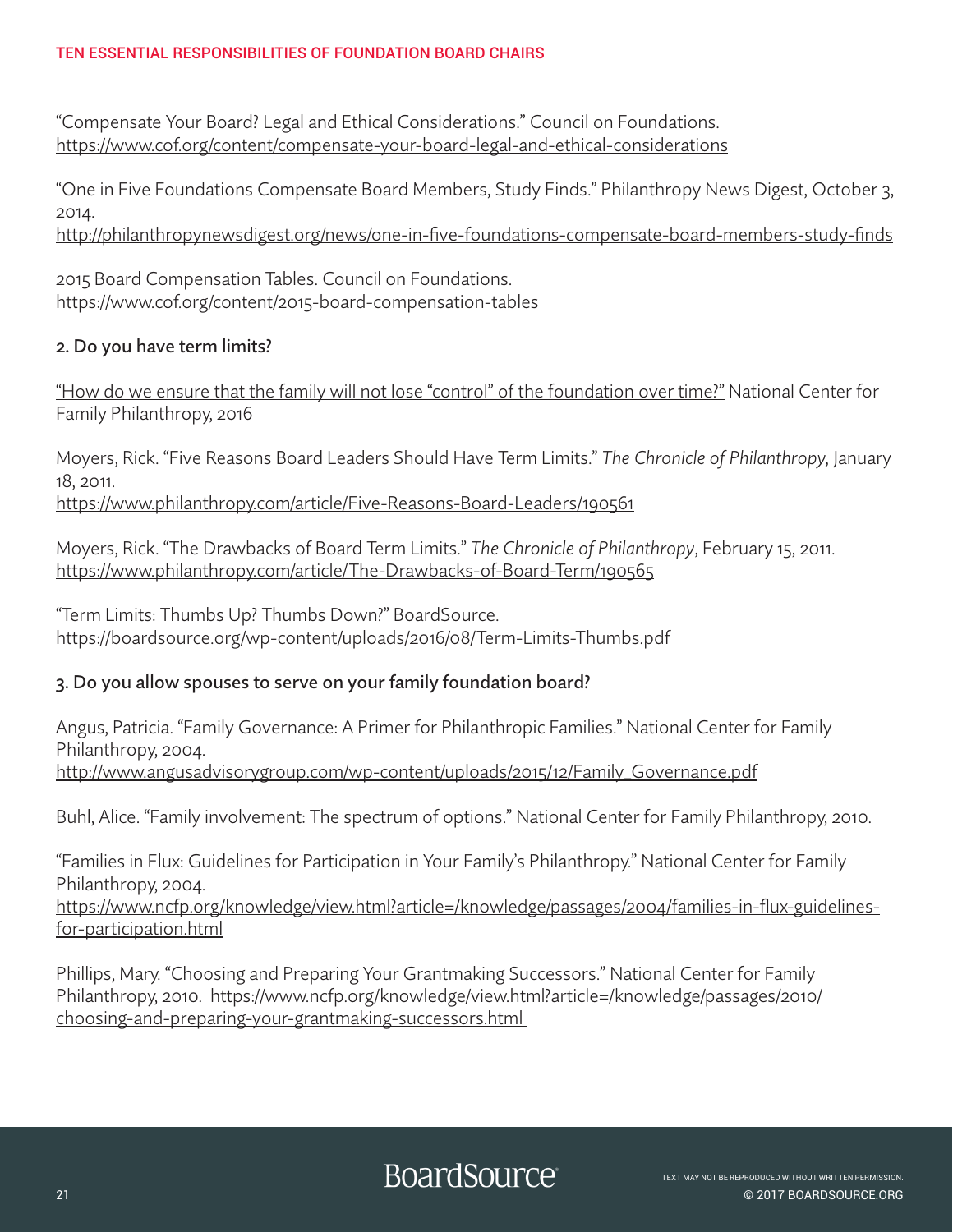#### 4. Do you have nonfamily members on your family foundation board?

["A Place at the Table for Non-Family Trustees?"](https://www.ncfp.org/knowledge/view.html?article=/blog/2011/may-a-place-at-the-table-for-non-family-trustees.html) National Center for Family Philanthropy, 2011.

"Adding Non-Family Members: Q&A with Penelope McPhee of the Arthur M. Blank Family Foundation." Family Giving News, National Center for Family Philanthropy, February 2, 2016. <https://www.ncfp.org/blog/2016/feb>-blank-foundation-nonfamily-board-members

"All in the Family." *Kellogg Insight,* Kellogg School of Management at Northwestern University, November 1, 2012. [https://insight.kellogg.northwestern.edu/article/all\\_in\\_the\\_family](https://insight.kellogg.northwestern.edu/article/all_in_the_family)

"Always in the Family?" Council on Foundations. <https://www.cof.org/content/always>-family

"An Introduction to Board Composition for Family Foundations." Council on Foundations. <https://www.cof.org/content/introduction>-board-composition-family-foundations

"Are there benefits to having non-family members on a family foundation's board?" Family Foundation FAQs, Exponent Philanthropy. <http://www.exponentphilanthropy.org/resources/by-topic/family-philanthropy/family-foundation-boards>

Orr, Susan Packard. ["A steadying hand: The critical role of non-family board members."](https://www.ncfp.org/knowledge/view.html?article=/knowledge/passages/2015/a-steadying-hand-non-family-board-members) National Center for Family Philanthropy, 2015.

"Private Foundations A Family Affair." *Private Wealth,* June 6, 2016. <http://www.fa-mag.com/news/private-foundations-stick-to-family-27220.html>

Snow, Page. "Involving Nonfamily Members in the Foundation." Foundation Source, 2013. [http://www.foundationsource.com/wp-content/uploads/2012/07/P\\_WhitePaper\\_NonFamilyMembers.pdf](http://www.foundationsource.com/wp-content/uploads/2012/07/P_WhitePaper_NonFamilyMembers.pdf)

["What are some points we should consider as a family foundation seeking a non-family board member?"](https://www.ncfp.org/knowledge/view.html?article=/blog/2015/oct-role-of-non-family-board-members)  National Center for Family Philanthropy, 2015.

#### 5. Are your trustees allowed to award discretionary grants?

"Discretionary Grants." Council of Michigan Foundations, December 2013. <https://www.michiganfoundations.org/resources/discretionary-grants>

"Discretionary Grants." Council on Foundations. For COF members only. [https://www.cof.org/content/discretionary-](https://www.cof.org/content/discretionary)grants

"Discretionary Grants: FAQs." Exponent Philanthropy. <http://www.exponentphilanthropy.org/resources/by-topic/grantmaking/discretionary-grants>

BoardSource<sup>®</sup>

22 © 2017 BOARDSOURCE.ORG TEXT MAY NOT BE REPRODUCED WITHOUT WRITTEN PERMISSION.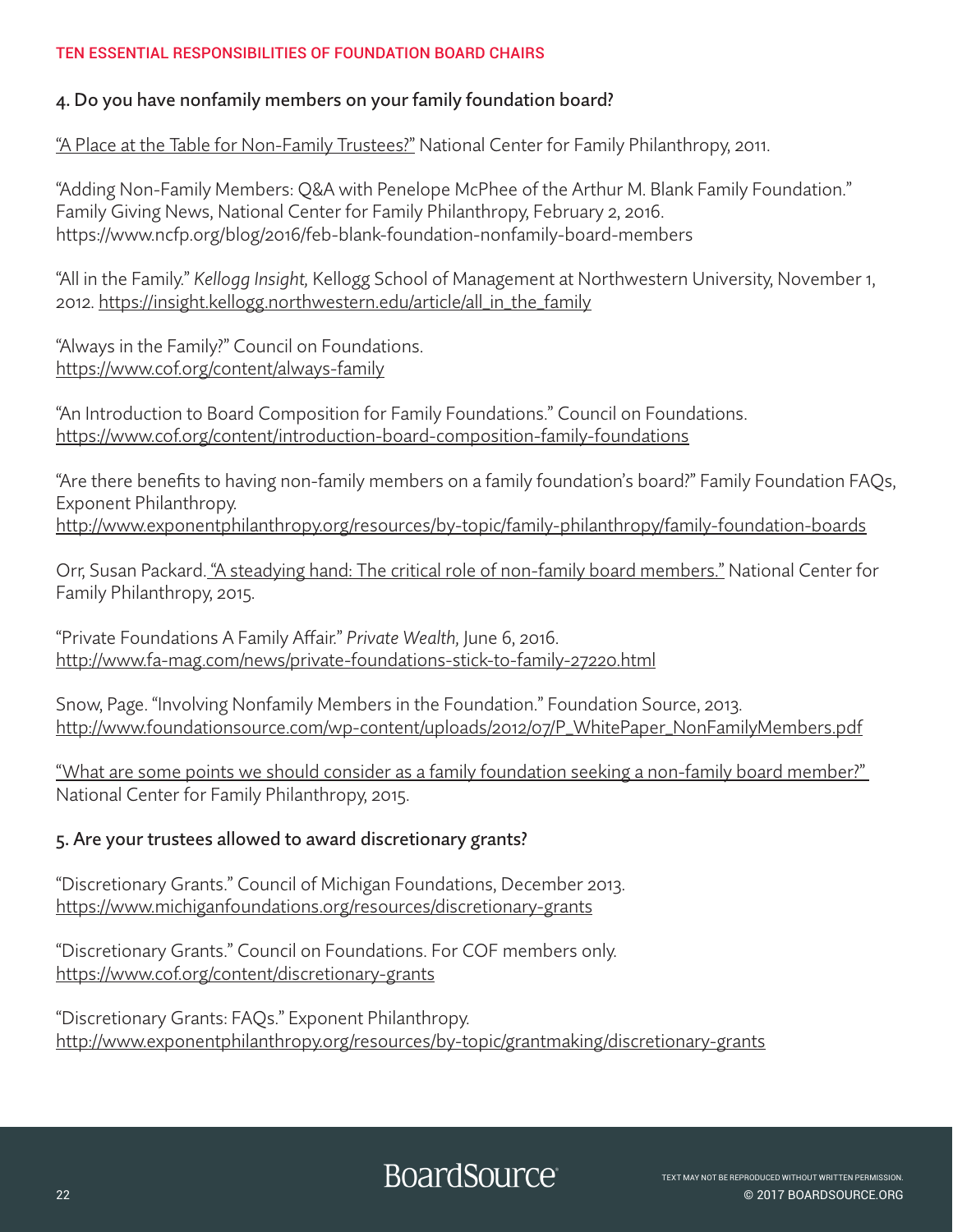["How do family foundations typically provide discretionary grants?"](https://www.ncfp.org/knowledge/view.html?article=/knowledge/ask-the-center/2016/providing-discretionary-grants.html) National Center for Family Philanthropy, 2016.

Price, Susan Crites. "Discretionary Grants: Engaging Family…Or Pandora's Box?" Family Giving News, National Center for Family Philanthropy, December 15, 2011. [https://www.ncfp.org/blog/2011/dec-discretionary-grants](https://www.ncfp.org/blog/2011/dec-discretionary-grants-engaging-family-or-pandoras-box.html)[engaging-family-or-pandoras-box.html](https://www.ncfp.org/blog/2011/dec-discretionary-grants-engaging-family-or-pandoras-box.html)

#### 6. Why didn't you award my organization a grant?

Green, Steve. "Declining a Grant: How Funders Can Help Turn a Negative Into a Positive." Jim Joseph Foundation, May 7, 2014. [https://jimjosephfoundation.org/declining-](https://jimjosephfoundation.org/declining)grant-funders-can-help-turn-negative-positive/

"Saying Yes/Saying No to Applicants." GrantCraft. <http://www.grantcraft.org/assets/content/resources/yesno.pdf>

"The Art of Refusal: Promising Practice for Grant Makers and Grant Seekers." Centre for Charity Effectiveness, 2011. [http://www.cass.city.ac.uk/\\_\\_data/assets/pdf\\_file/0008/103679/PromisingPractice\\_Complete\\_Electronic.pdf](http://www.cass.city.ac.uk/__data/assets/pdf_file/0008/103679/PromisingPractice_Complete_Electronic.pdf)

### 7. Do you use consultants?

Hooks, Eleanor. "Ten Characteristics of Excellent Nonprofit Consultants." The Smart Change Group, Inc., 2009. 501 Commons. [https://www.501commons.org/engage/about-the-service-corps/volunteer-resources/info/ten](https://www.501commons.org/engage/about-the-service-corps/volunteer-resources/info/ten-characteristics-of-nonprofit-consultants)[characteristics-of-nonprofit-consultants](https://www.501commons.org/engage/about-the-service-corps/volunteer-resources/info/ten-characteristics-of-nonprofit-consultants)

McCambridge, Ruth and Lissette Rodriguez. "Ensuring a Successful Consulting Engagement." *Nonprofit Quarterly*, December 21, 2007. [https://nonprofitquarterly.org/2007/12/21/ensuring-](https://nonprofitquarterly.org/2007/12/21/ensuring)a-successful-consulting-engagement/

Webinar[: "The family foundation life cycle and the role of consultants."](https://www.ncfp.org/knowledge/view.html?event=/resource/events/2016/family-foundation-life-cycle-and-role-of-consultants) National Network of Consultants to Grantmakers and National Center for Family Philanthropy, 2016.

"Working with Consultants." Strengthening Nonprofits: A Capacity Builder's Resource Library. [http://strengtheningnonprofits.org/resources/guidebooks/Working\\_with\\_Consultants.pdf](http://strengtheningnonprofits.org/resources/guidebooks/Working_with_Consultants.pdf)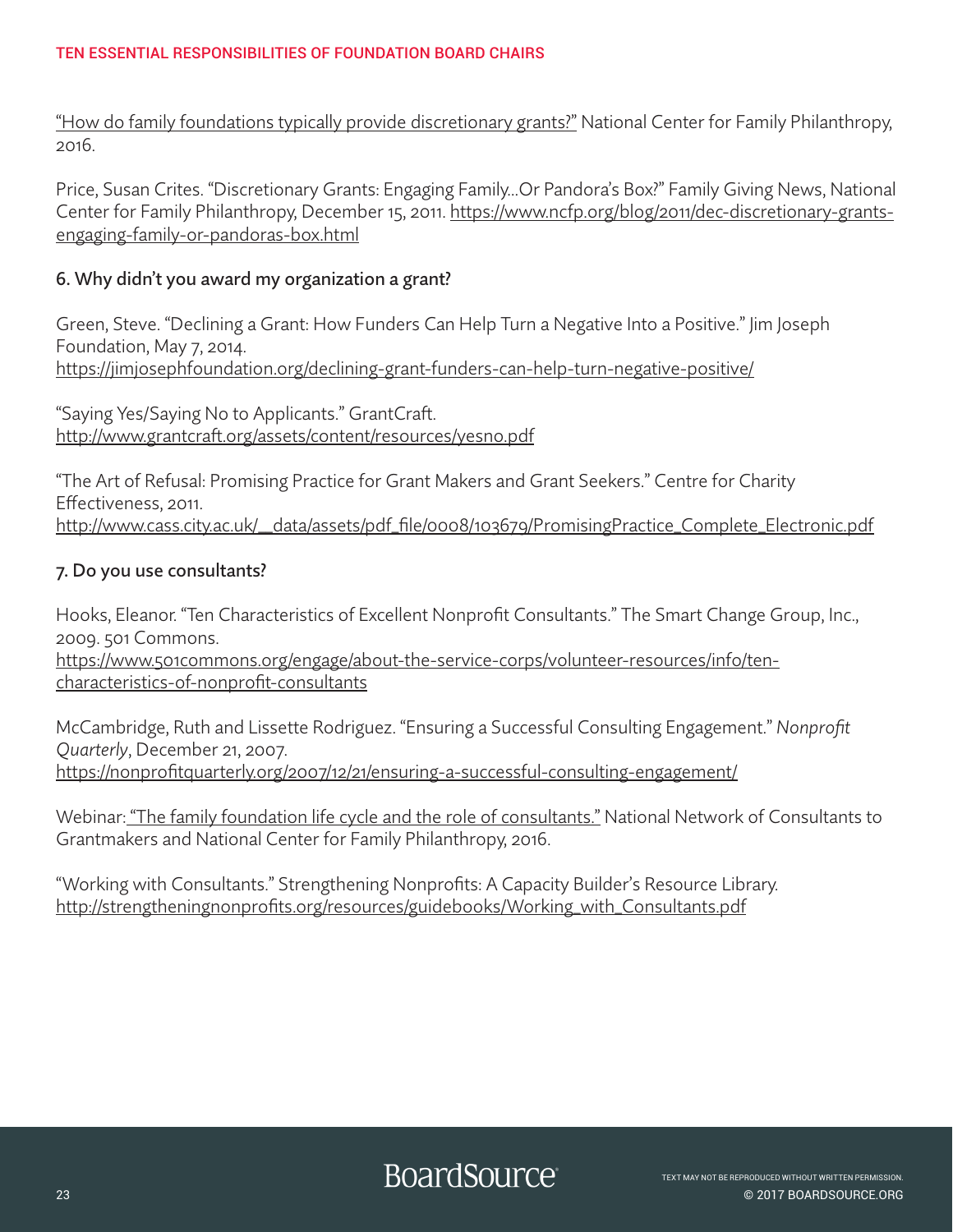#### 8. When is the foundation going to hire a chief executive?

CEO Leadership Guide Series. National Center for Family Philanthropy. [https://www.ncfp.org/resource/view.](https://www.ncfp.org/resource/view.html?article=/knowledge/reports/2014/ncfp-seasoned-ceo-guide-series.html) [html?article=/knowledge/reports/2014/ncfp-seasoned-ceo-guide-series.html](https://www.ncfp.org/resource/view.html?article=/knowledge/reports/2014/ncfp-seasoned-ceo-guide-series.html)

Dorger, Mitch. "What Staff? Keeping Operations and Governance Separate in an Organization with No Staff." Nonprofit Quarterly, September 27, 2013.

<https://nonprofitquarterly.org/2013/09/27/keeping>-operations-and-nonprofit-governance-separate-in-anorganization-with-no-staff/

"Elements to Include in a Chief Executive Employment Contract." BoardSource. [https://boardsource.org/resources/chief-](https://boardsource.org/resources/chief)executive-employment-contract/

"Family vs. NonFamily Management: The Castle Foundation Shares Its Story." Council on Foundations. For members only.

[https://www.cof.org/content/family-](https://www.cof.org/content/family)vs-nonfamily-management-castle-foundation-shares-its-story

"Five Classic Leadership Transition Types." BoardSource. <https://boardsource.org/wp-content/uploads/2017/01/5-Leadership-Transtion-Types.pdf>

"Staffing a New Organization." BoardSource. For members only. <https://boardsource.org/resources/staffing>-a-new-organization/

"Transitioning from Working Board to Governing Board." BoardSource. <https://boardsource.org/resources/transitioning>-working-board-governing-board/

"Transitions to New Leadership: The First 1000 Days." BoardSource. For members only. [https://boardsource.org/resources/nonprofit-](https://boardsource.org/resources/nonprofit)leadership-transitions/

## APPENDIX 2: ADDITIONAL RESOURCES

**[BoardSource](http://www.boardsource.org.)** [The Center for Effective Philanthropy](http://www.effectivephilanthropy.org) [Council of Michigan Foundations](http://www.michiganfoundations.org)  [Council on Foundations](http://www.cof.org)  [Exponent Philanthropy](http://www.exponentphilanthropy.org/) [Forum of Regional Associations of Grantmakers](http://www.givingforum.org)  [Foundation Center](http://www.foundationcenter.org)  [Foundation Source](http://www.foundationsource.org) [FSG](http://www.fsg.org) **[GrantCraft](http://www.grantcraft.org)** [Grantmakers for Effective Organizations](http://www.geofunders.org)  [GuideStar](http://www.guidestar.org) [National Center for Family Philanthropy](https://www.ncfp.org/) [Philanthropy Roundtable](http://www.philanthropyroundtable.org/)